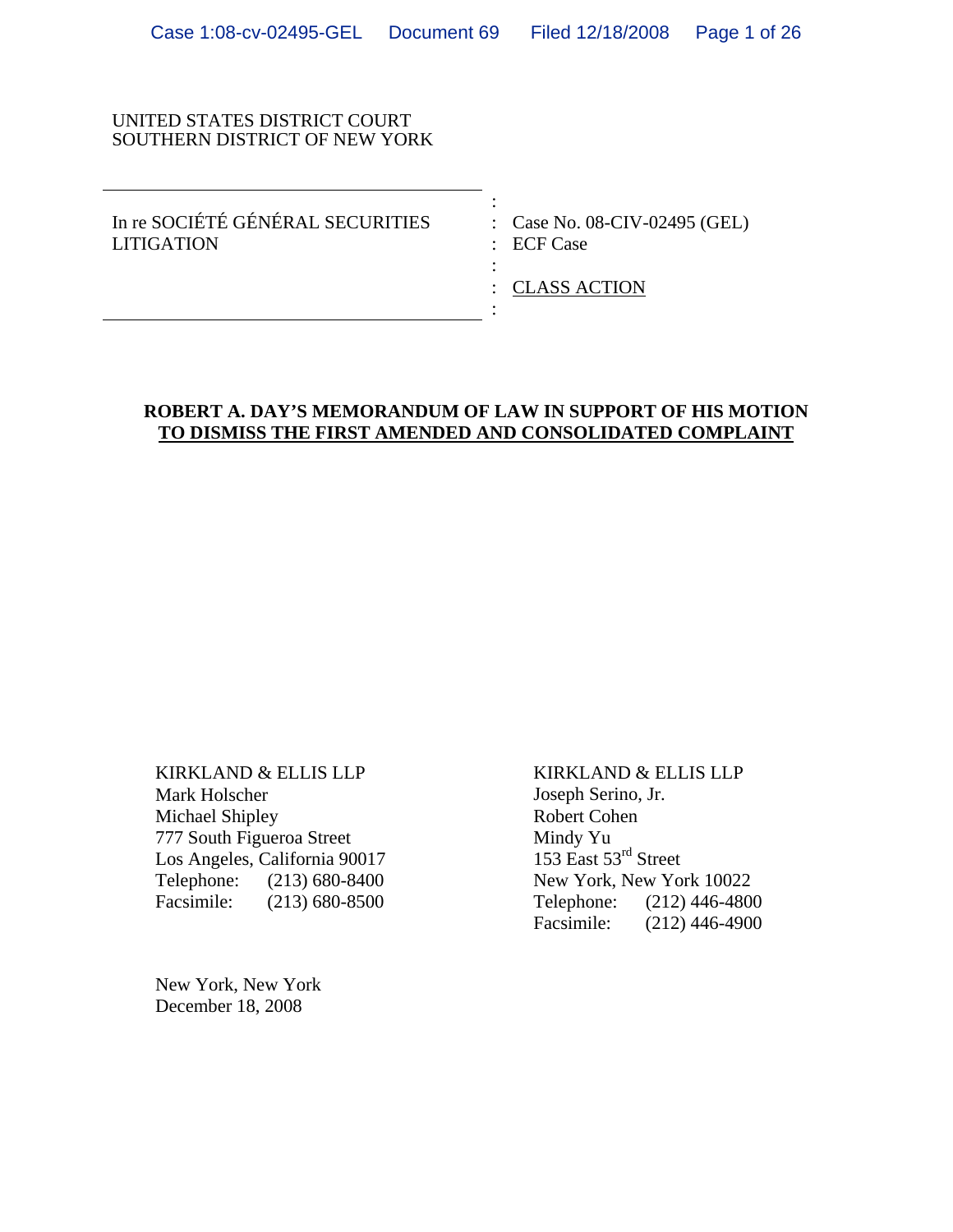# **TABLE OF CONTENTS**

| I.   |                 |                                                                        |
|------|-----------------|------------------------------------------------------------------------|
|      | A <sub>1</sub>  | The Complaint Fails to Allege that Mr. Day Made any Material           |
|      | <b>B.</b>       |                                                                        |
|      | $\mathcal{C}$ . |                                                                        |
| II.  |                 |                                                                        |
|      | A.              |                                                                        |
|      | <b>B.</b>       | Plaintiffs Have Not Satisfied the Elements of an Insider Trading Claim |
| III. |                 |                                                                        |
| IV.  |                 |                                                                        |
|      |                 |                                                                        |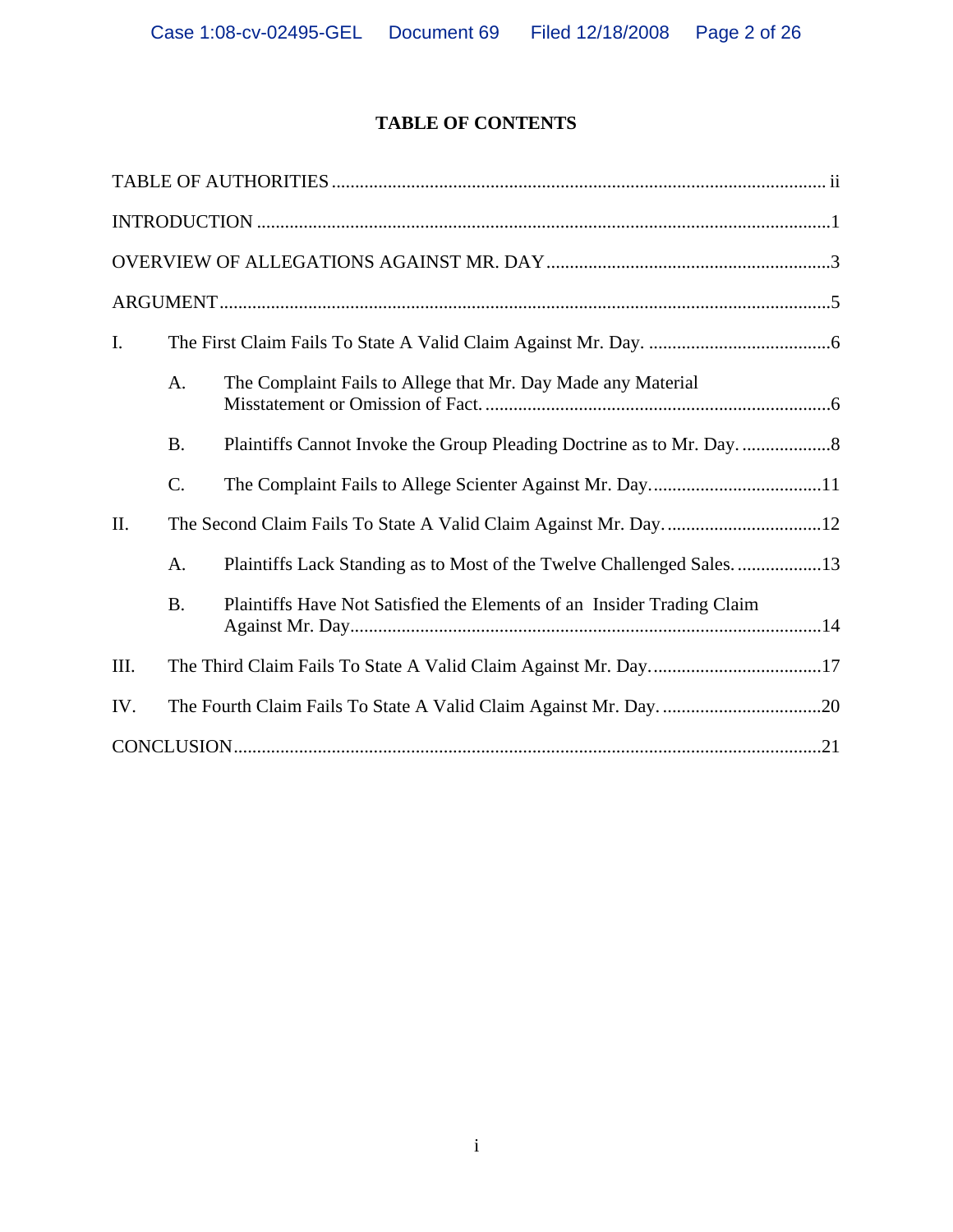# **TABLE OF AUTHORITIES**

## **CASES**

| Am. Fin. Int'l Group-Asia, L.L.C., v. Bennett, |
|------------------------------------------------|
| ATSI Comme'n, Inc. v. The Shaar Fund, Ltd.,    |
| Boguslavsky v. Kaplan,                         |
| Burstyn v. Worldwide Xceed Group, Inc.,        |
| D.E. & J Ltd. P'ship., v. Conaway,             |
| DeMarco v. Robertson Stephens Inc.,            |
| Dirks v. $S.E.C.,$                             |
| Dresner v. Utility.com, Inc.,                  |
| Duncan v. Pencer,                              |
| Flores v. Southern Peru Copper Corp.,          |
| Goplen v. 51Job, Inc.,                         |
| Harrison v. Rubenstein,                        |
| In re Alstom SA Sec. Litig.,                   |
| In re Astranezeca Sec. Litig.,                 |
| In re BISYS Sec. Litig.,                       |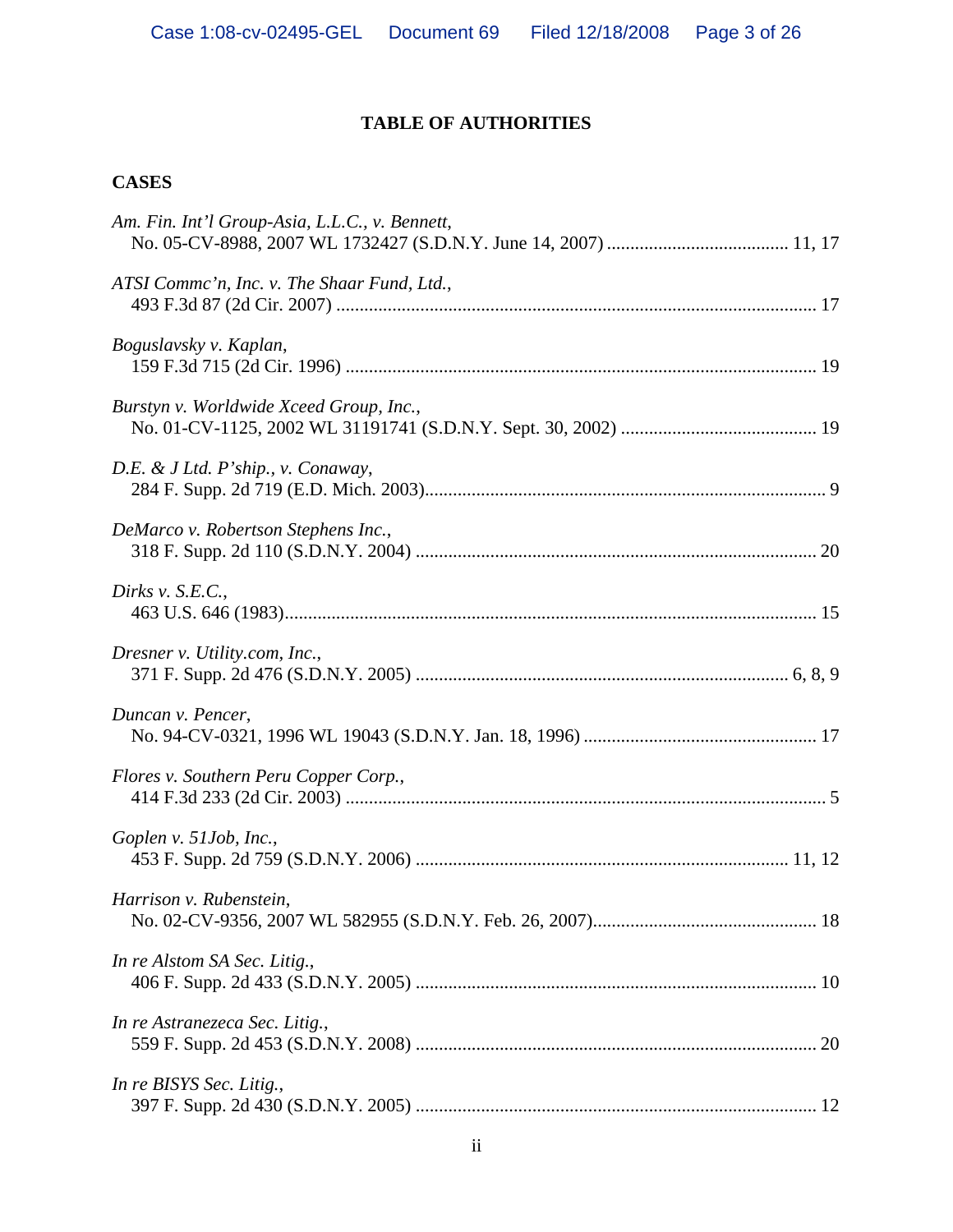| In re Global Crossing, Ltd. Sec. Litig.,                                      |  |
|-------------------------------------------------------------------------------|--|
| In re Health Mgmt. Sys., Inc. Sec. Litig.,                                    |  |
| In re Livent, Inc. Sec. Litig.,                                               |  |
| In re Par Pharm., Inc. Sec. Litig.,                                           |  |
| In re Refco, Inc. Sec. Litig.,                                                |  |
| In re Take-Two Interactive Sec. Litig.,                                       |  |
| Jackson Nat'l Life Ins. Co. v. Merrill Lynch & Co.,                           |  |
| Kalnit v. Eichler,                                                            |  |
| Log On Am., Inc. v. Promethean Asset Mgmt. L.L.C.,                            |  |
| Novak v. Kasaks,                                                              |  |
| O'Connor & Assocs. v. Dean Witter Reynolds, Inc.,                             |  |
| Pension Comm. of the Univ. of Montreal Pension Plan v. Banc of Am. Sec., LLC, |  |
| Shields v. Citytrust Bancorp., Inc.,                                          |  |
| Smith v. Local 819 I.B.T. Pension Plan,                                       |  |
| Suez Equity Investors L.P. v. Toronto-Dominion Bank,                          |  |
| Tellabs, Inc., v. Makor Issues & Rights, Ltd.,                                |  |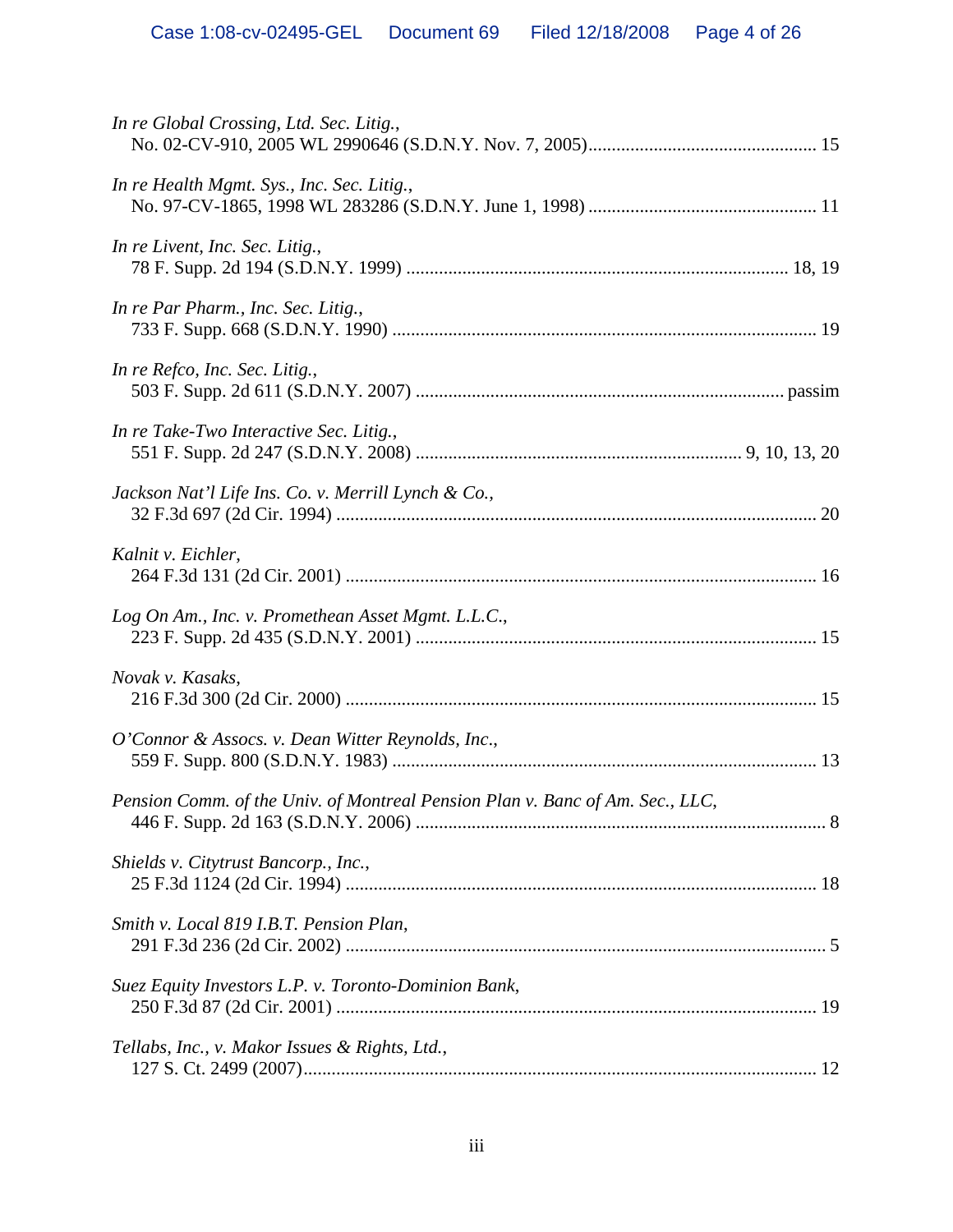| United States v. O'Hagan,                            |  |
|------------------------------------------------------|--|
| Waxman v. Envipco Pick Up & Processing Servs., Inc., |  |
| Wilson v. Comtech Telecomms. Corp.,                  |  |
| Wright v. Ernst & Young LLP,                         |  |

# **STATUTES**

# **RULES**

|--|--|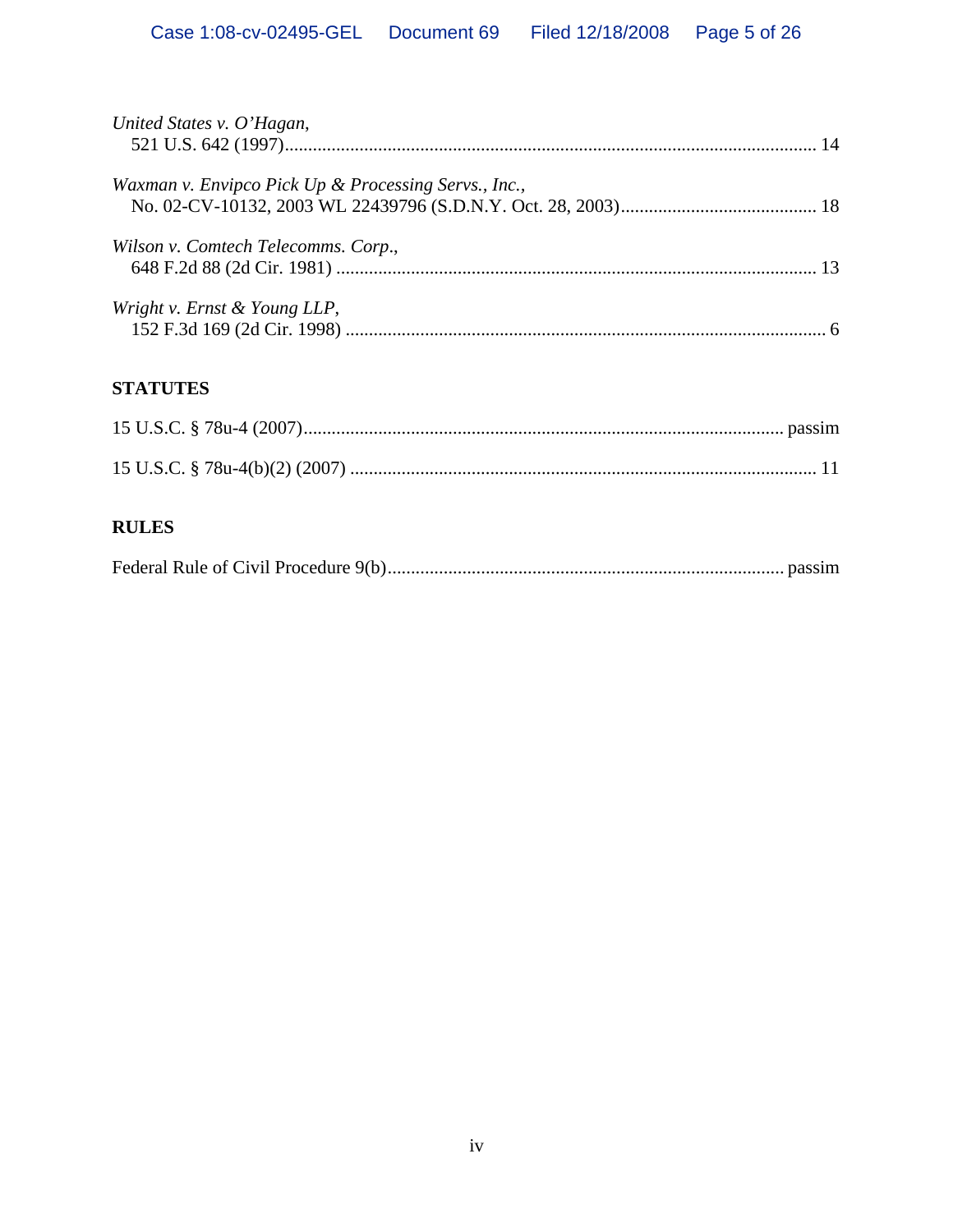#### **INTRODUCTION**

Robert A. Day was, and currently is, a California-based non-executive director sitting on the board of Sociéte Genéralé ("SocGen"), a French company. He is not authorized to speak, and has not spoken, on behalf of SocGen. Mr. Day has never had responsibility for, or authority over, any public pronouncements the company has made. He has no ability to sign or approve, and has not signed or approved, any of SocGen's regulatory or governmental filings. Mr. Day is not, and never was, involved in SocGen's everyday business, and he has never had the ability to direct the management and policies of SocGen or its employees.

Nothing in the First Amended and Consolidated Complaint (the "Complaint") is to the contrary. Instead, Mr. Day had the misfortune of making certain sales of his SocGen stock on a few dates that happen to fall within the more than two-year class period proposed by Plaintiffs. Were it not for this coincidence, Mr. Day – a non-executive director with no responsibilities for the day-to-day workings of SocGen or any of its public statements – would certainly not be a defendant in this lawsuit.

Despite Mr. Day's status as a non-executive director of SocGen and his plainly circumscribed responsibilities, Plaintiffs seek to hold him liable for purported misrepresentations and omissions in public statements issued by the company and its officers relating to the activities of Jerome Kerviel, a SocGen Paris-based employee, and investments by SocGen's Paris operations tied to the subprime mortgage market. Specifically, the Complaint alleges that Mr. Day violated Section 10(b) of the Securities Act of 1934 and Rule 10b-5 by virtue of the allegedly false statements made in SocGen's public disclosures (First Claim for Relief), and his purported insider sales of SocGen stock (Second Claim for Relief). The Third Claim for Relief alleges control person liability, pursuant to Section 20(a) of the 1934 Exchange Act, for the alleged violations in the First Claim. The Fourth Claim for Relief alleges liability, pursuant to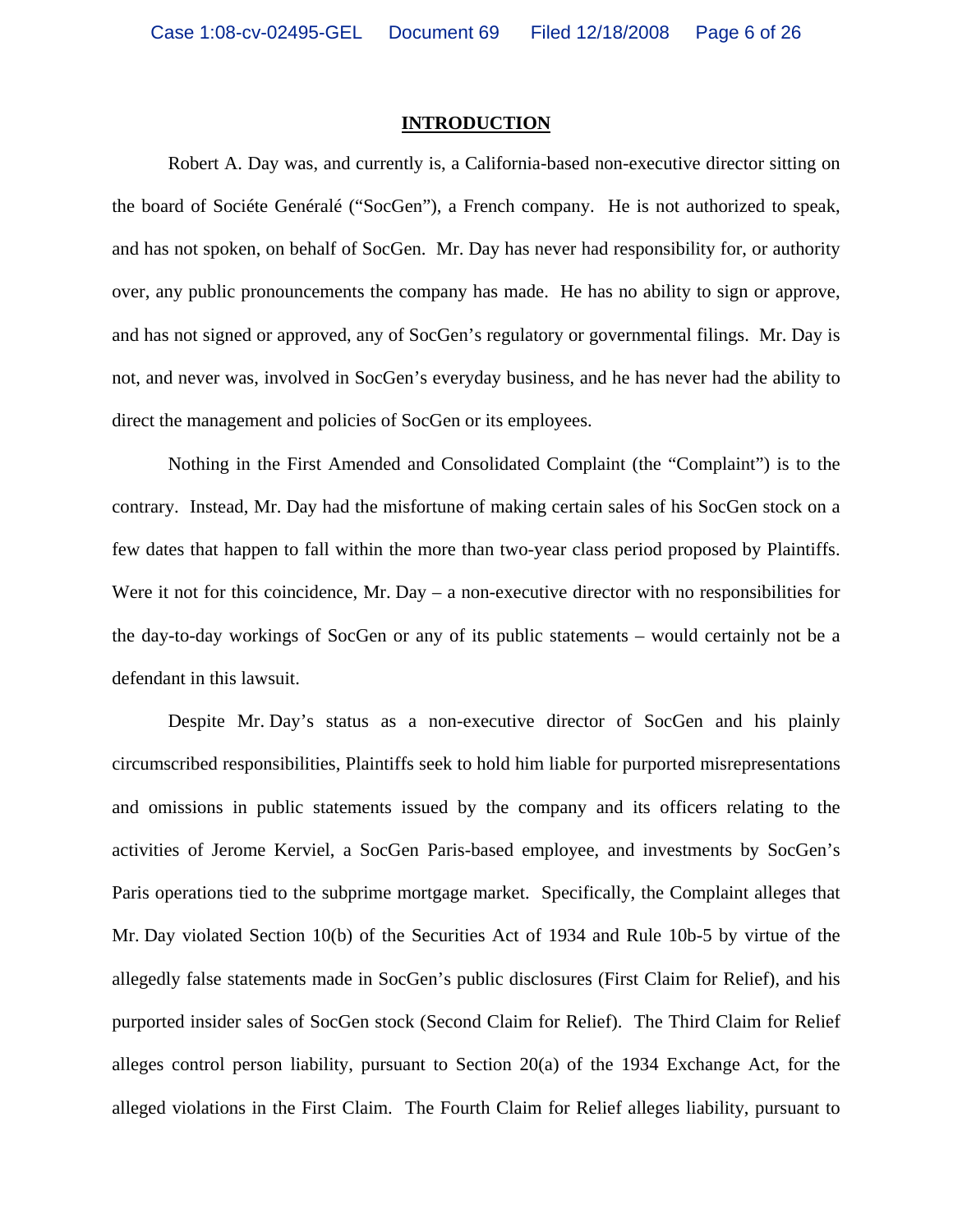Section 20A of the 1934 Exchange Act, for the purported insider trading at issue in the Second Claim. Each claim is fatally flawed and should be dismissed.

With respect to the First Claim, the Complaint does not allege with the requisite specificity that Mr. Day participated in the making or execution of a single public statement or document issued by or on behalf of SocGen at any time, much less any of the statements the Complaint alleges contain material misrepresentations or omissions. Recognizing this clear defect, the Complaint instead improperly relies upon the group pleading doctrine in a failed attempt to attribute to Mr. Day statements made by SocGen and its officers. But the Complaint's conclusory allegations come nowhere close to meeting the appropriate legal standard for invoking the group pleading doctrine and, worse, ignore Mr. Day's limited role as a non-executive director. Additionally, the Complaint cannot meet the particularity requirements of the Private Securities Litigation Reform Act ("PSLRA"), 15 U.S.C. § 78u-4 (2007), and Federal Rule of Civil Procedure 9(b) with respect to Mr. Day's supposed scienter in connection with the challenged public statements by SocGen.

The Second Claim, likewise, is plagued with terminal deficiencies and should be dismissed. As a threshold matter, the named Plaintiffs lack standing for the majority of trades at issue in the Second Claim because they cannot show that their purchases were contemporaneous with Mr. Day's alleged sales. In fact, Plaintiffs attempt to make this showing for only six of the twelve trades at issue, thereby conceding that they lack standing for the remaining six challenged trades. A review of the Complaint and Plaintiffs' accompanying certifications reveals that Plaintiffs cannot possibly satisfy the contemporaneity requirement for at least two of these remaining six trades because Plaintiffs' purchases were made *before* Mr. Day's corresponding alleged sales. Moreover, Plaintiffs' entire insider trading claim against Mr. Day should be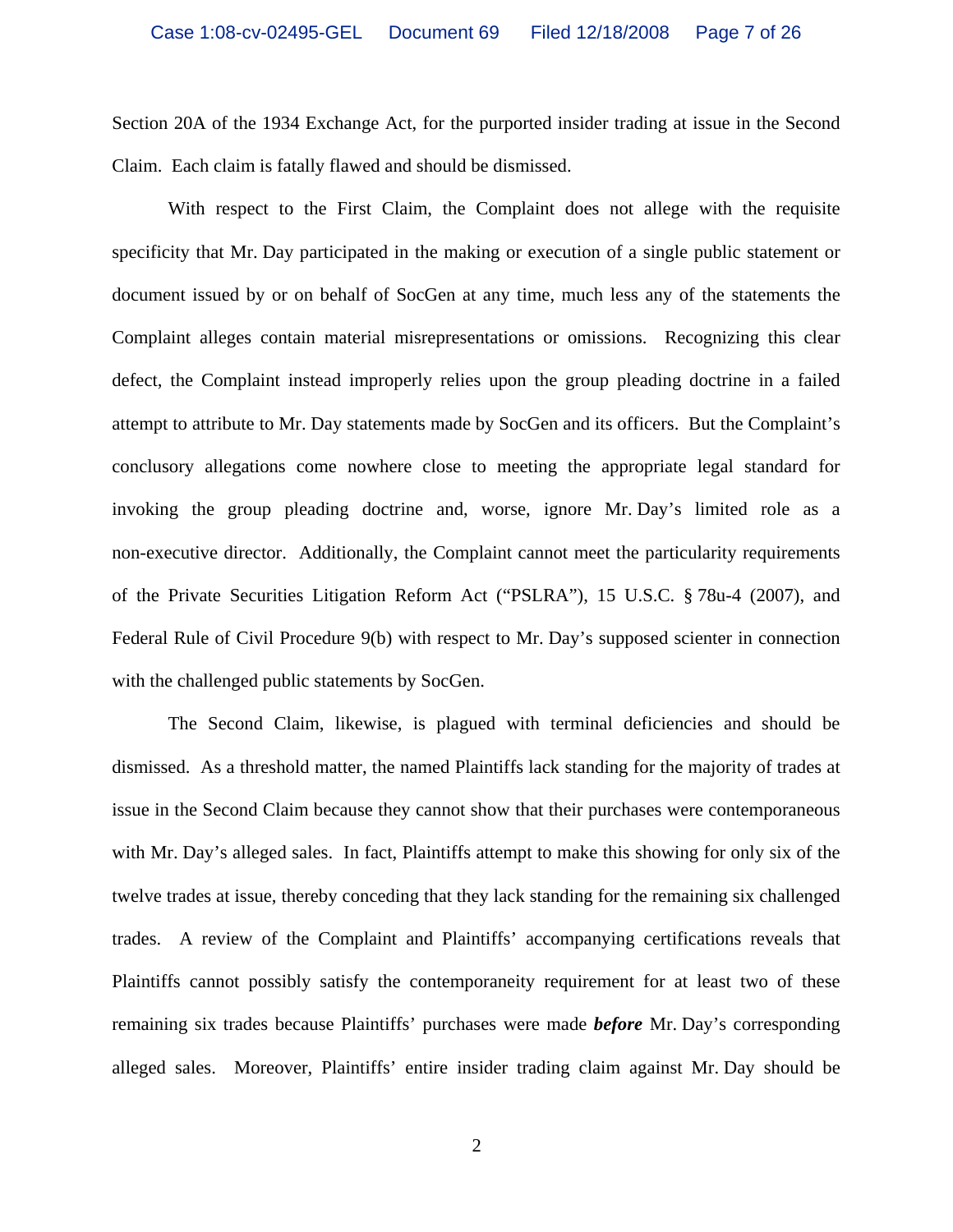dismissed for the simple reason that the Complaint does not adequately plead the elements of such a claim.

The Third Claim, which alleges control person liability for the purported fraudulent statements by SocGen and its officers, should be dismissed for three independent reasons. First, no underlying Rule 10b-5 violation has been adequately pled. Absent an underlying violation, there can be no control person liability. Second, the Complaint fails to allege facts sufficient to show that Mr. Day, a non-executive director, possessed the ability to control any employee of SocGen, much less those employees accused of violating Rule 10b-5. Third, the Complaint does not adequately allege that Mr. Day was a culpable participant in SocGen's supposed misrepresentations and omissions.

The Fourth Claim fails because the Complaint does not adequately allege a predicate violation of the federal securities laws by Mr. Day. Without such a violation, there can be no cause of action pursuant to Section 20A of the 1934 Exchange Act.

In sum, Plaintiffs' Complaint, although lengthy, is fatally short on the specific allegations needed to support the claims against Mr. Day. Accordingly, pursuant to Federal Rule of Civil Procedure 12(b)(6), the Complaint should be dismissed in its entirety as to Mr. Day.

#### **OVERVIEW OF ALLEGATIONS AGAINST MR. DAY**

The Complaint consists of 435 paragraphs, only 33 of which specifically reference Mr. Day. Even then, many of the allegations concerning Mr. Day are vague, defective, and redundant.

The Complaint alleges that during the purported class period, Mr. Day was a SocGen board member, (Compl., ¶ 43), and Chairman of Trust Company of the West ("TCW"), (Compl., ¶ 253), a company that was founded by Mr. Day in 1971 and acquired by SocGen in 2001. (Compl., ¶ 43.) Both TCW and Mr. Day are based in California. The Complaint contains no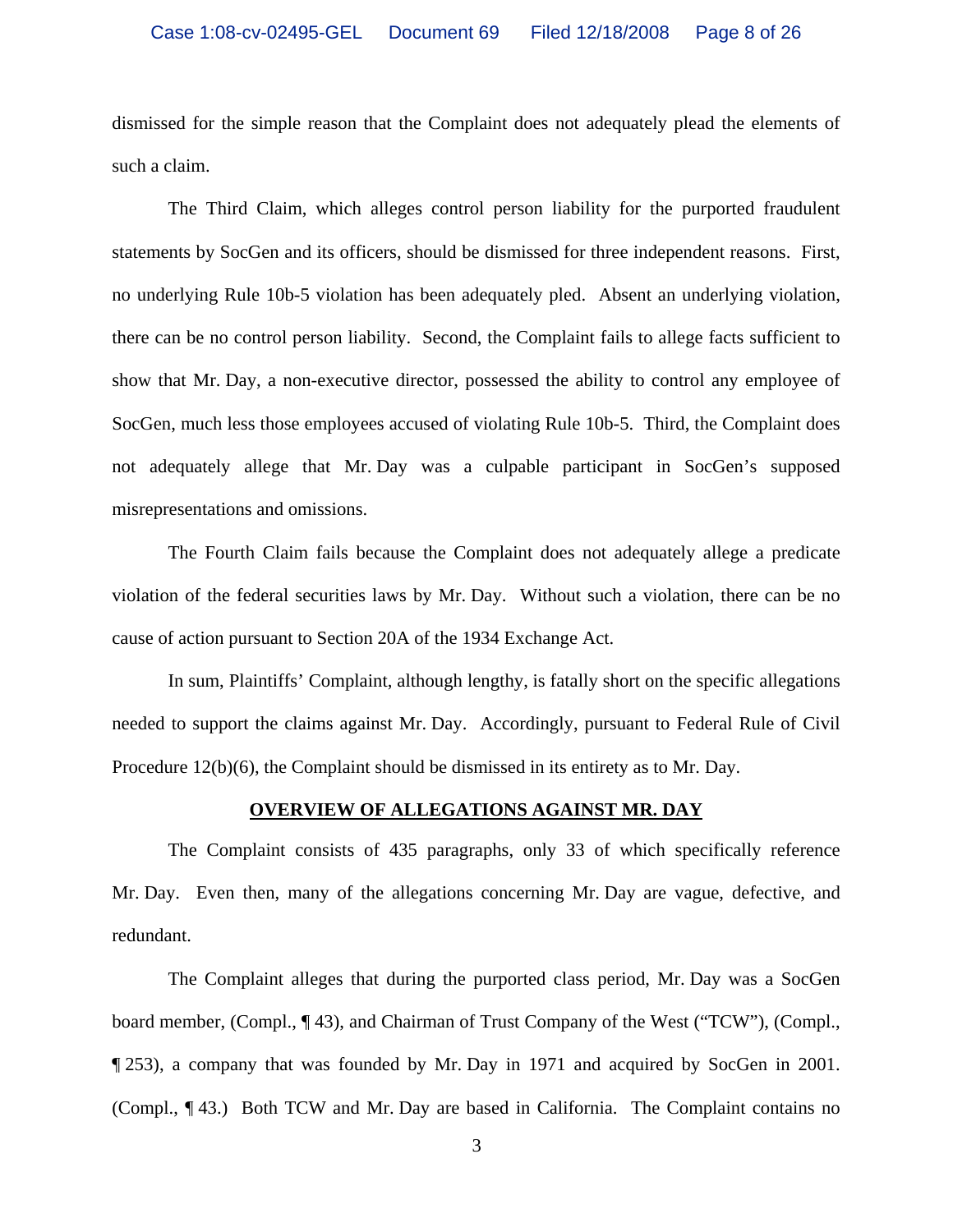allegations concerning Mr. Day's specific responsibilities as a non-executive director of SocGen. Nor does the Complaint contain any allegations that TCW engaged in fraudulent or misleading conduct of any kind.

According to the Complaint, throughout the purported class period, SocGen filed public disclosure documents pursuant to French securities law and regulations that allegedly contained misrepresentations and omissions. (Compl., ¶ 115, 117, 128.) The Complaint similarly alleges that SocGen, through its officers, purportedly made numerous misleading public statements about the company, its practices, policies, and investments. (*See* Compl., ¶ 110, 111, 114, 119, 120.) While the Complaint identifies some of the SocGen officers who supposedly made these statements and specifically refers to some of the filings, the Complaint does *not* allege that Mr. Day made any of these statements or signed any of the identified filings.

The Complaint also alleges that, throughout the purported class period, Mr. Day periodically executed sales of SocGen common stock and related securities. More specifically, the Complaint alleges that Mr. Day sold 3,657 shares of SocGen common stock on April 5, 2006. (Compl., ¶ 427 at p. 179.) Additionally, the Complaint alleges that Mr. Day made sales of unspecified "[o]ther [s]ecurities" on October 5, 6, and 10, 2006. (Compl., ¶ 427 at p. 179.) These "[o]ther securities" were, in fact, rights to purchase SocGen common stock that were sold by the Kelly Day Foundation on October 5, by the Robert A. Day Foundation on October 6, and by Mr. Day's wife on October 10. The Complaint alleges that these four rights sales in October 2006 and the sale on April 5, 2006 (collectively, the "2006 Sales") were made on the New York Stock Exchange ("NYSE"). (Compl., ¶ 427 at p. 179.) Neither SocGen common stock nor the rights to purchase such stock, however, are traded on the NYSE.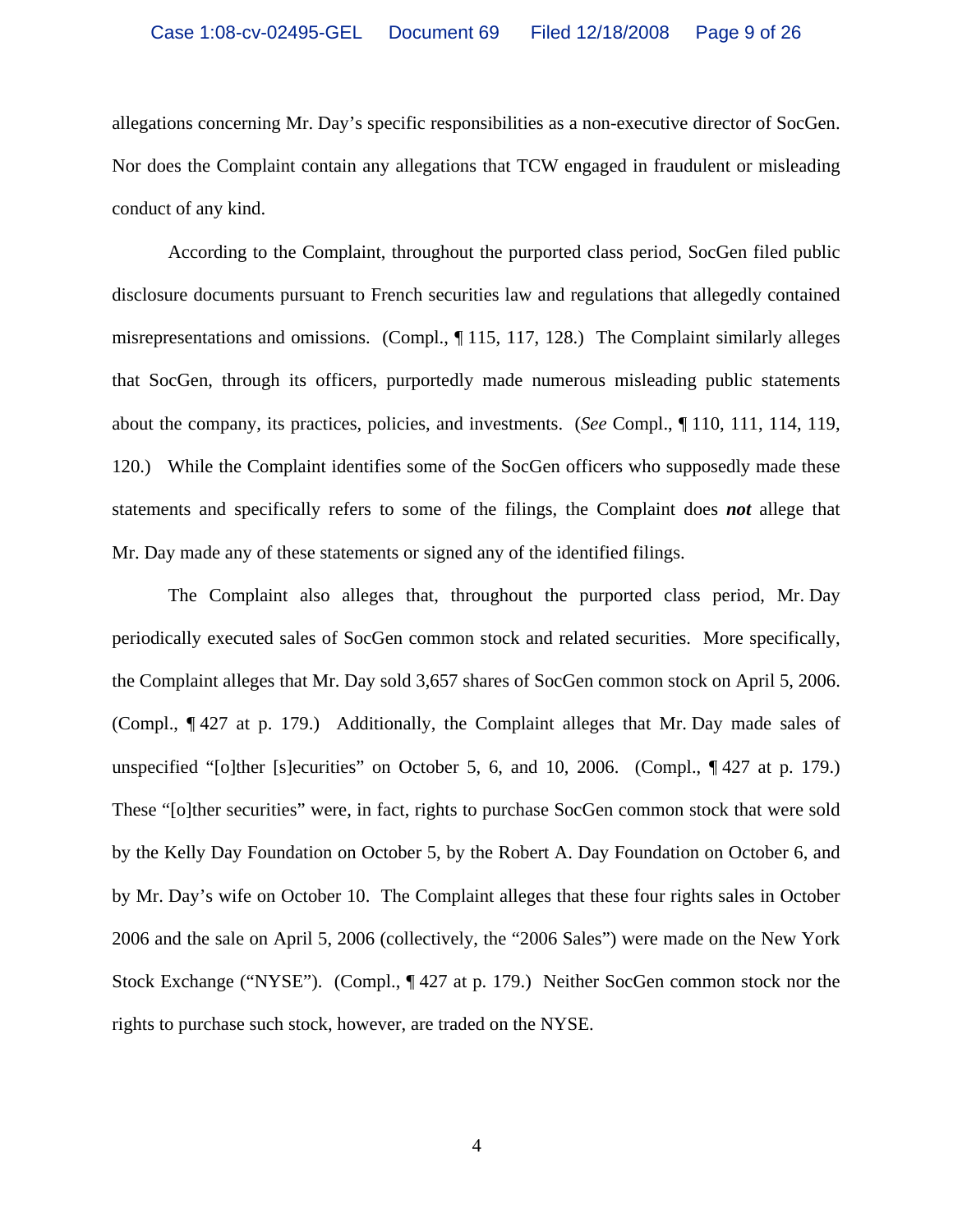The Complaint next alleges that Mr. Day sold SocGen common stock on January 4 and 11, 2007 (collectively, the "2007 Sales"). (Compl., ¶ 427 at p. 179.) According to the Complaint, Mr. Day sold 225,356 shares of stock on January 4, 2007. (Compl., ¶ 427 at p. 179.) The Complaint also alleges that Mr. Day made two sales of SocGen stock on January 11, 2007 – one sale of 1,282 shares and a second sale of 53,416 shares. (Compl., ¶ 427 at p. 179.) Again, the Complaint erroneously alleges that these sales were made on the NYSE, despite the fact that SocGen was never listed on that exchange.

Finally, the Complaint alleges that Mr. Day sold SocGen common stock on January 9, 10, and 18, 2008 on the Euronext Paris exchange (collectively, the "2008 Sales"). (Compl., ¶ 427 at p. 179.) According to the Complaint, Mr. Day sold 961,486 shares of stock on January 9, 2008. (Compl., ¶ 427 at p. 179.) Mr. Day also allegedly made two sales – one for 10,683 shares and another for 96,149 shares – on January 10, 2008. (Compl.,  $\P$  427 at p. 179.) The Complaint further alleges that Mr. Day made two sales of SocGen stock on January 18, 2008 – one for 480,743 shares and another for 53,416 shares. (Compl., ¶ 427 at p. 179.) The Complaint contains no other substantive allegations concerning Mr. Day.

#### **ARGUMENT**

On a motion to dismiss, "well-pleaded" factual allegations in the Complaint must be taken as true. *Flores v. Southern Peru Copper Corp.*, 414 F.3d 233, 237 (2d Cir. 2003). But the Court need not accept allegations that are merely "[c]onclusory" or "legal conclusions masquerading as factual conclusions." *In re Refco, Inc. Sec. Litig.*, 503 F. Supp. 2d 611, 630 (S.D.N.Y. 2007) (Lynch, J.) (quoting *Smith v. Local 819 I.B.T. Pension Plan*, 291 F.3d 236, 240 (2d Cir. 2002)). Here, as explained below, the application of this standard compels the conclusion that the Complaint fails to state a claim for relief against Mr. Day and must, therefore, be dismissed. Moreover, to the extent applicable, the claims against Mr. Day must be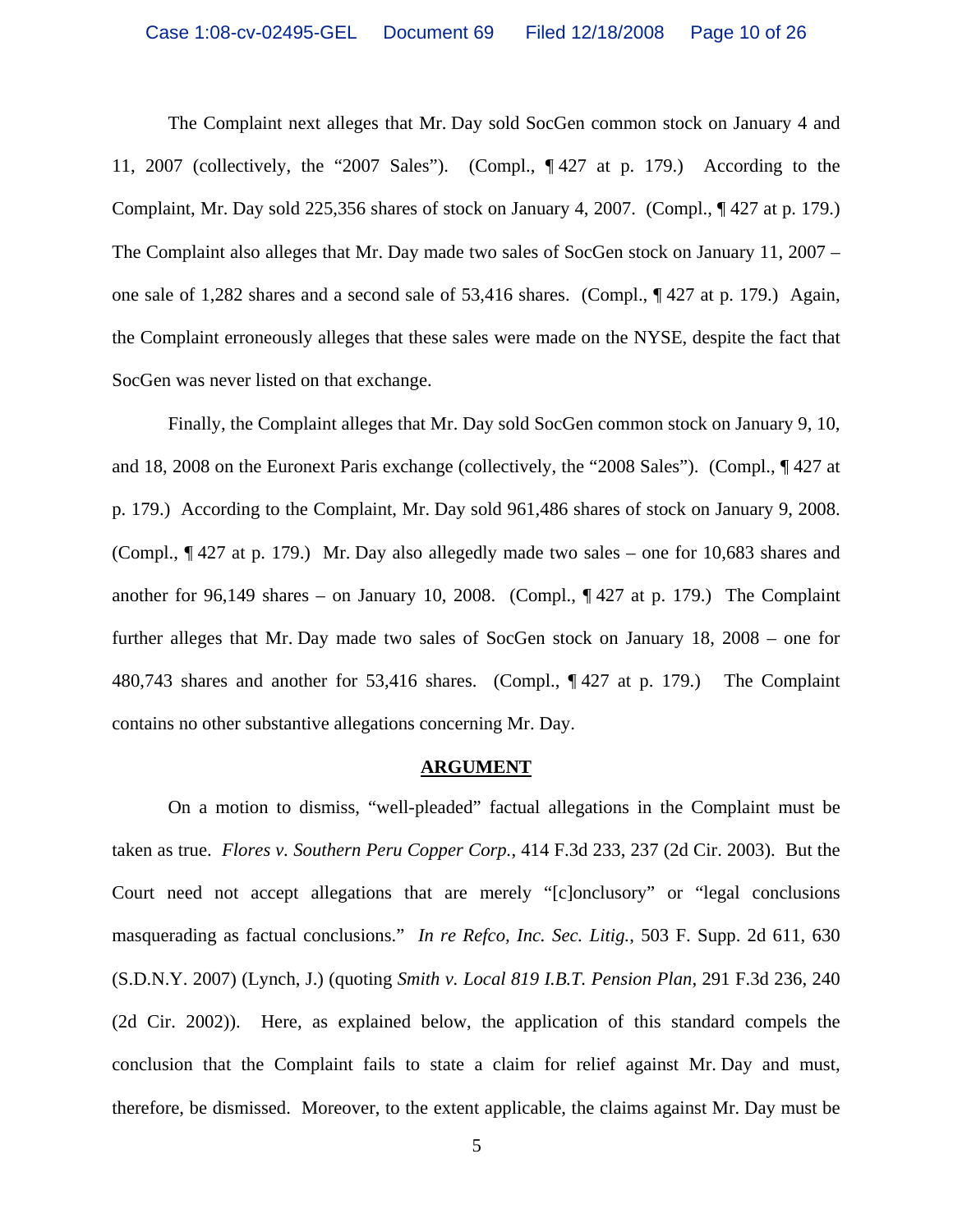dismissed for the reasons stated in the Memorandum of Law in Support of the Motion of Defendants Sociéte Genéralé, Daniel Bouton, Philippe Citerne and Didier Aliz to Dismiss the Consolidated Amended Class Action Complaint (the "SocGen Moving Brief"), which Mr. Day relies upon rather than burdening the Court with duplicative briefing.

## **I. The First Claim Fails To State A Valid Claim Against Mr. Day.**

There are two fundamental, and fatal, defects with Plaintiffs' claim that Mr. Day violated Section 10 of the 1934 Exchange Act and Rule 10b-5: (1) Plaintiffs' failure to plead that Mr. Day made, participated in the making of, executed, or approved any statement or omission on behalf of SocGen, much less a materially misleading one; and (2) Plaintiffs' failure to plead that Mr. Day acted with the requisite scienter. Each of these deficiencies provides an independent basis on which to dismiss the First Claim against Mr. Day.

## **A. The Complaint Fails to Allege that Mr. Day Made any Material Misstatement or Omission of Fact.**

It is well-settled that "a defendant must actually make a false or misleading statement in order to be held liable under Section 10(b)." *Wright v. Ernst & Young LLP*, 152 F.3d 169, 175 (2d Cir. 1998). Indeed, "[a]nything short of such conduct is … not enough to trigger liability under Section 10(b)." *In re Refco, Inc. Sec. Litig.*, 503 F. Supp. 2d at 641 (quoting *Wright v. Ernst & Young LLP*, 152 F.3d 169, 175 (2d Cir. 1998)). Further, under Rule 9(b), to state a Section 10b-5 claim, a complaint must "identify the statements plaintiff asserts were fraudulent and why, in plaintiff's view they were fraudulent, *specifying who made them*, and where and when they were made." *Dresner v. Utility.com, Inc.*, 371 F. Supp. 2d 476, 489 (S.D.N.Y. 2005) (emphasis added) (internal quotations omitted).

Here, the misstatements and omissions alleged in the Complaint are all contained in either newspaper and magazine articles or SocGen's public filings. Fatally, Plaintiffs never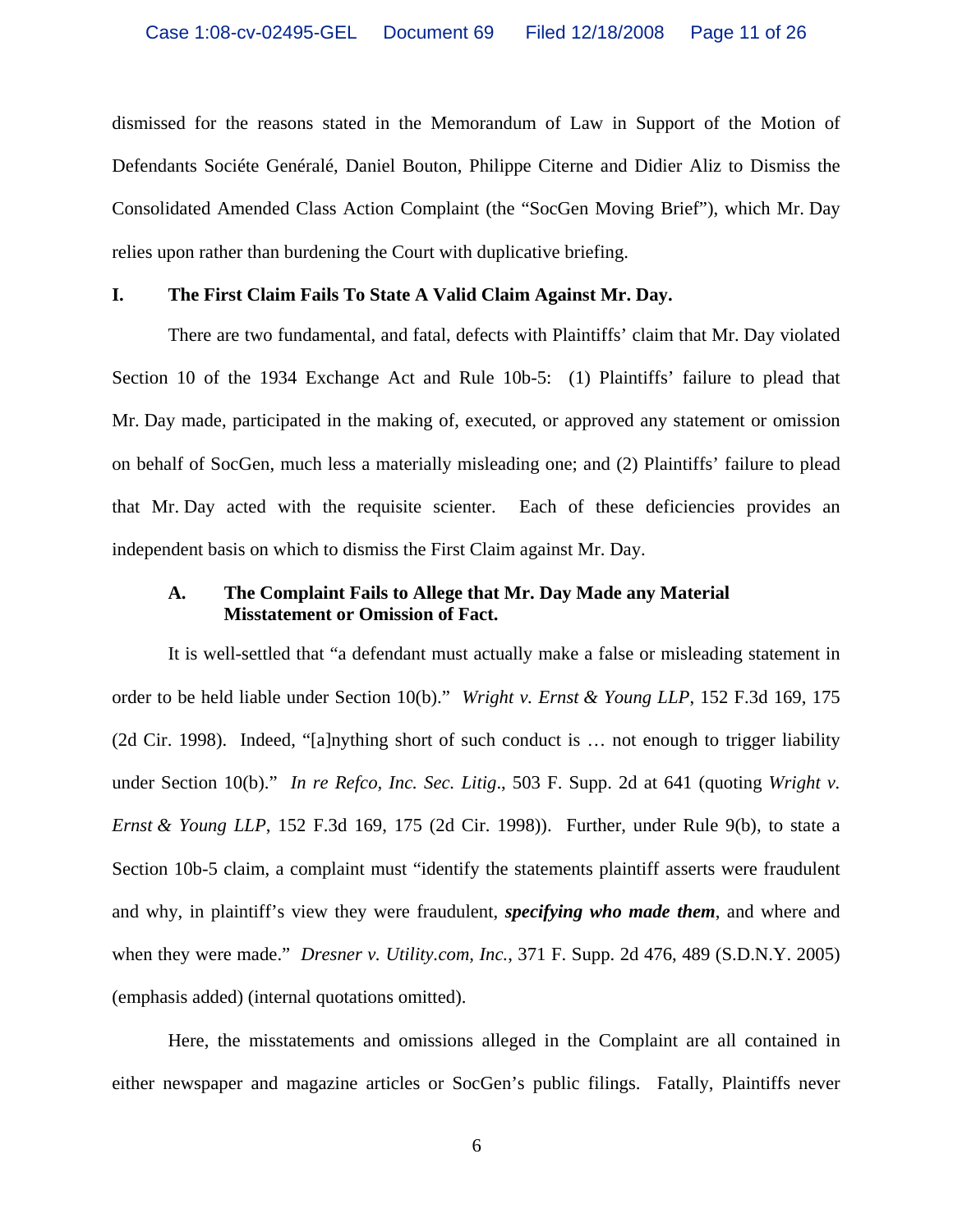connect these purported misstatements or omissions, or even the documents themselves, to Mr. Day. Indeed, the Complaint's 435 paragraphs fail to contain a single allegation that Mr. Day himself made, authorized, approved, or was otherwise involved in the dissemination of any statement concerning SocGen, much less any of the supposed misstatements or omissions.

Instead, the Complaint improperly relies upon overly-generalized, vague allegations. Typical of this flawed pleading – in which specific allegations concerning Mr. Day are completely absent – are the following statements made in the Complaint:

- "SocGen failed to disclose any information relating to its portfolio of subprime mortgage-backed financial instruments prior to Q3 2007." (Compl., ¶ 302.)
- "Defendants presented a misleading picture of SocGen's business risks and internal controls." (Compl., ¶ 405.)
- "Individual Defendants participated in drafting, producing, reviewing and/or disseminating the materially false and misleading information." (Compl., ¶ 79.)
- Defendants' direct participation included preparing and/or reviewing SocGen's false and/or misleading public filings and/or press releases, and knowingly or recklessly giving false information to securities analysts, money and portfolio managers and institutional investors in conference calls and other presentations." (Compl.,  $\P$  421.)<sup>1</sup>

Such allegations suffer from the same fundamental deficiency: they do not attribute any specific misstatements or omissions to Mr. Day. In fact, to the extent Mr. Day is specifically referenced at all in the Complaint, it is in connection with allegations concerning insider trading or some general attempt to establish scienter.2 But nowhere does the Complaint specifically assert that Mr. Day made, authorized, approved, or was otherwise involved in the dissemination of the

 $\overline{a}$ 

<sup>1</sup> For other similarly defective allegations, *see* Compl., ¶¶ 7, 80, 81, 140, 430.

<sup>2</sup> *See, e.g.,* Compl., ¶¶ 275, 377.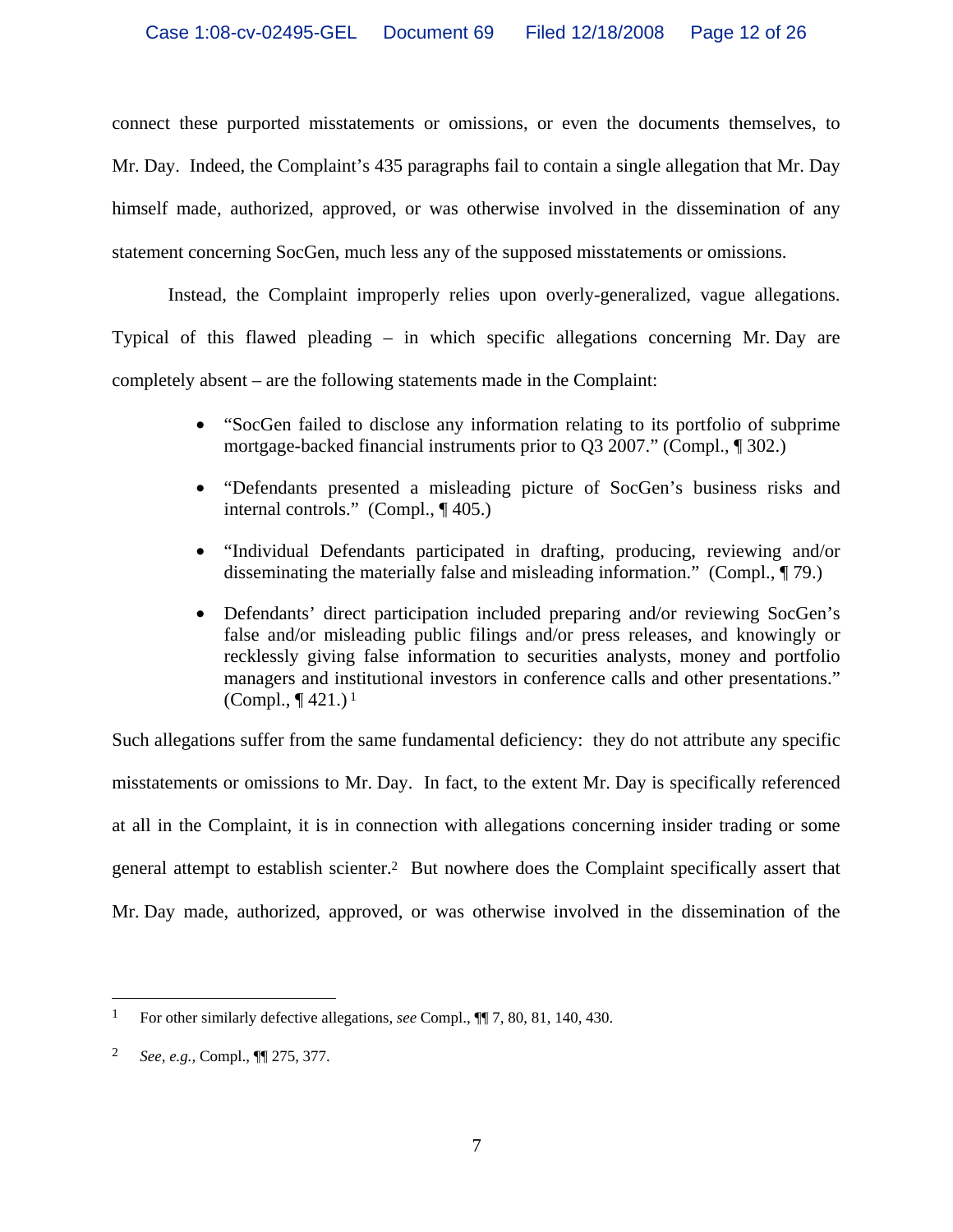purportedly fraudulent statements. Thus, the First Claim against Mr. Day for violation of Section 10(b) and Rule 10b-5 should be dismissed.

#### **B. Plaintiffs Cannot Invoke the Group Pleading Doctrine as to Mr. Day.**

Recognizing that they cannot attribute a single alleged misstatement or omission directly to Mr. Day, Plaintiffs attempt to rely on the group pleading doctrine in order to ascribe to Mr. Day the alleged misstatements and omissions by SocGen and others that form the basis of the First Claim. This attempt to lump Mr. Day, a non-executive director residing in California, together with the other individual defendants, all of whom are officers of SocGen and reside in France, fails as a matter of law.

The group pleading doctrine is a narrow exception to the general requirement that "when fraud is alleged against multiple defendants, a plaintiff must set forth separately the acts complained of by each defendant." *In re Refco, Inc. Sec Litig.*, 503 F. Supp. 2d at 641 (internal quotations omitted). To invoke the group pleading doctrine, a complaint must adequately allege that the individuals whom the plaintiff seeks to subject to group pleading had "direct involvement in the everyday business of the company." *In re Refco, Inc. Sec. Litig.*, 503 F. Supp. 2d at 641 (internal quotations omitted). Moreover, "conclusory, vague allegations" that lack specificity simply cannot support the application of the group pleading doctrine. *Dresner v. Utility.com, Inc.*, 371 F. Supp. 2d 476, 494 (S.D.N.Y. 2005). Indeed, "a bare allegation that a defendant has inside information, in the absence of any allegation to support a reasonable inference that the defendant had control over the content of the allegedly fraudulent statement, is not sufficient" to invoke group pleading. *Pension Comm. of the Univ. of Montreal Pension Plan v. Banc of Am. Sec., LLC*, 446 F. Supp. 2d 163, 180 (S.D.N.Y. 2006).

Instead, a complaint must "allege with specificity facts demonstrating a specific defendant's personal involvement in the preparation of the allegedly misleading statements or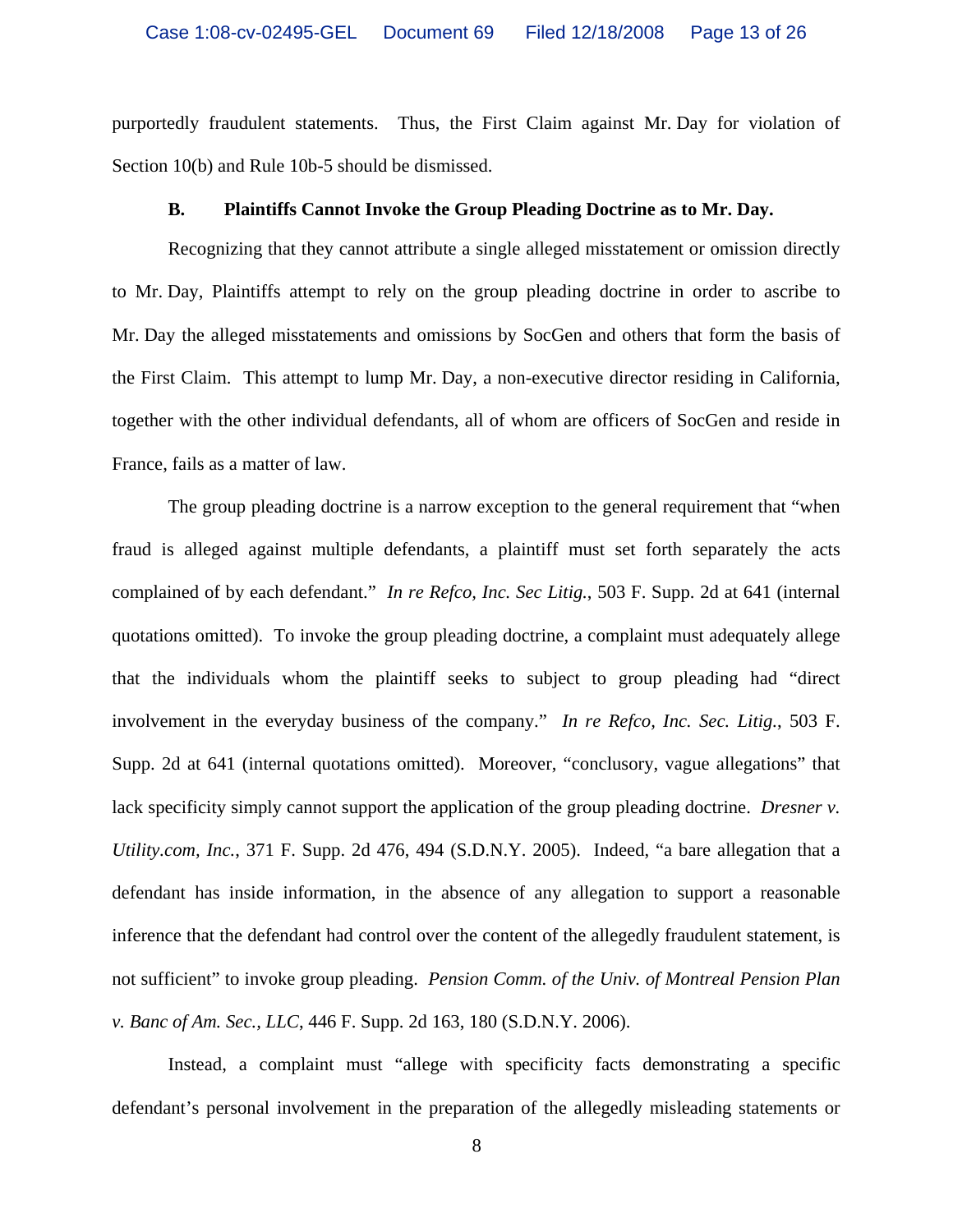direct 'operational involvement' with the company." *D.E. & J Ltd. P'ship., v. Conaway*, 284 F. Supp. 2d 719, 732 (E.D. Mich. 2003). Failure to plead with such specificity, including the failure to allege "specific facts concerning [a defendant's] actual authority to influence" a company's public statements, bars the application of group pleading. *In re Take-Two Interactive Sec. Litig.*, 551 F. Supp. 2d 247, 267 (S.D.N.Y. 2008).

These cases make clear that, as it applies to Mr. Day, Plaintiffs' Complaint lacks the requisite specificity needed to invoke the group pleading doctrine. For instance, the Complaint alleges that the "Individual Defendants, by virtue of their high-level positions within SocGen, were directly involved in the day-to-day operations of SocGen at the highest levels, directly participated in the management of the Company and were privy to confidential … information …." (Compl. ¶ 78.) This self-serving allegation – devoid of even one specific supporting fact regarding Mr. Day's purported involvement in the everyday business of SocGen – comes nowhere close to meeting the group pleading requirement articulated by this Court in *Refco*. To the contrary, Plaintiffs have offered precisely the type of "conclusory, vague allegation[]" that is insufficient to apply group pleading to Mr. Day. *Dresner*, 371 F. Supp. at 494.3

Plaintiffs' allegation that the "Individual Defendants participated in the drafting, producing, reviewing and/or disseminating the materially false and misleading information," (Compl. ¶ 79), likewise is insufficient to trigger the group pleading doctrine. Indeed, such allegations lack any facts, much less the required "specific facts," regarding Mr. Day's "actual

1

<sup>3</sup> For other similarly defective allegations, *see* Compl., ¶¶ 77, 272, 427 at p. 178, and 430.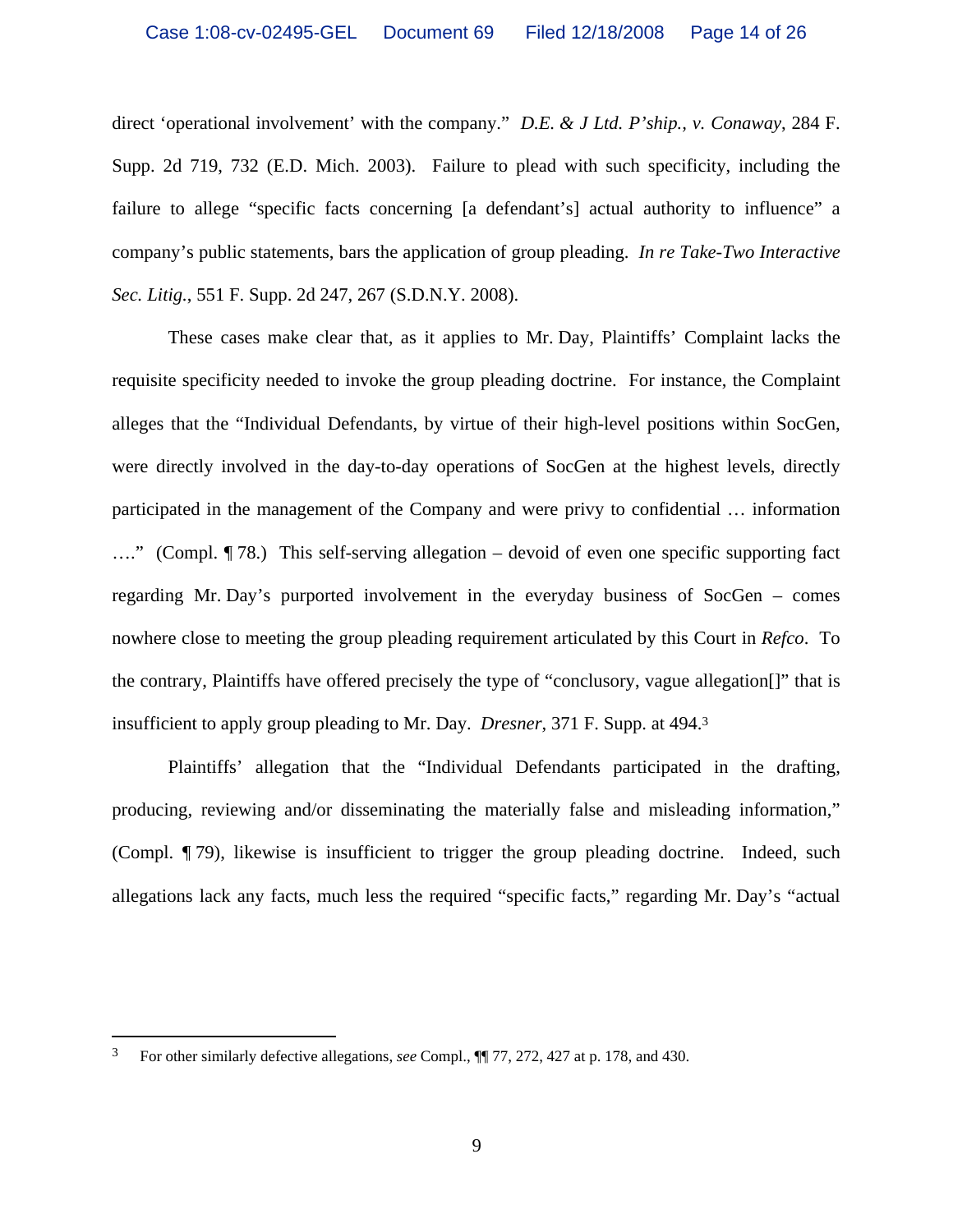authority to influence" the content of SocGen's public disclosures. *In re Take-Two Sec. Litig.*, 551 F. Supp. 2d at 267.4

In fact, to the extent the Complaint alleges anything specific about Mr. Day with respect to his purported role at SocGen, it is merely that he is the chairman of TCW, a SocGen subsidiary, and a SocGen director. (*See, e.g.*, Compl., ¶¶ 19, 43, 243, 253, 275, 314, 348, 349, 353.) Neither allegation is sufficient to invoke group pleading as to Mr. Day. The Complaint does not allege that TCW played any role in SocGen's allegedly fraudulent statements. Nor does the Complaint allege that Mr. Day, as Chairman of *TCW*, had anything to do with *SocGen's* day-to-day operations or had any control or input as to SocGen's public disclosures. Similarly, Mr. Day's unremarkable position as a non-executive director does not support the conclusion that Mr. Day was somehow responsible for SocGen's supposedly fraudulent statements. To the contrary, it is well-established that the recitation of defendants' "titles do not, without additional facts, support a logical inference that those defendants were responsible for the drafting, production, reviewing, or dissemination of the information communicated by" the company. *In re Alstom SA Sec. Litig.*, 406 F. Supp. 2d 433, 467 (S.D.N.Y. 2005); *see also In re Take-Two Sec. Litig.*, 551 F. Supp. 2d at 267.

In sum, Plaintiffs' attempt to use the group pleading doctrine to manufacture a claim against Mr. Day where none exists is a classic case of "clump[ing] defendants together in vague allegations" in a futile effort to evade the heightened pleading requirements of Rule 9(b) and the PSLRA. *In re Refco, Inc. Sec. Litig.*, 503 F. Supp. 2d at 641 (internal quotations omitted). Such conduct should not be condoned by this Court.

 $\overline{a}$ 

<sup>4</sup> For other similarly defective allegations, *see* Compl., ¶¶ 80, 81, 279, 421, and 430.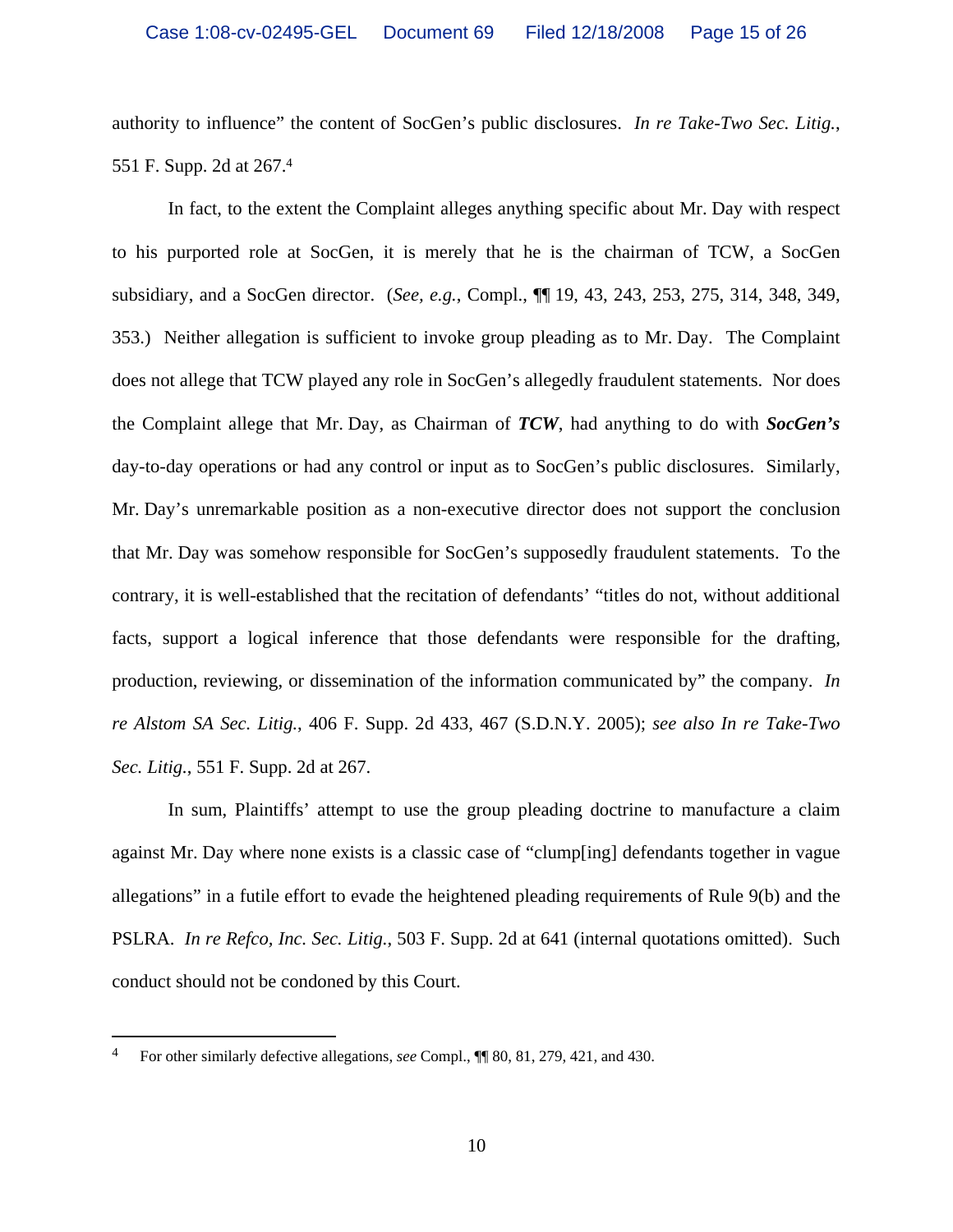## **C. The Complaint Fails to Allege Scienter Against Mr. Day.**

The First Claim fails for the independent reason that the Complaint does not adequately allege scienter on Mr. Day's part. To state a claim under Section 10(b) and Rule 10(b)-5, the PSLRA expressly requires that a complaint "shall, with respect to each act or omission alleged to violate this chapter, state with particularity facts giving rise to a strong inference that the defendant acted with the required state of mind." 15 U.S.C. § 78u-4(b)(2) (2007). The Complaint does not satisfy this pleading standard with respect to Mr. Day.

Plaintiffs' claims that Mr. Day possessed the requisite scienter are based exclusively on allegations that Mr. Day is a SocGen board member and the Chairman of TCW, a SocGen subsidiary. These allegations are insufficient as a matter of law, as it is well-settled that "scienter cannot be inferred solely from the fact that, due to the defendants' board membership or executive managerial position, they had access to the company's internal documentation as well as any adverse information." *Am. Fin. Int'l Group-Asia, L.L.C., v. Bennett*, No. 05-CV-8988, 2007 WL 1732427, at \*8 (S.D.N.Y. June 14, 2007) (internal quotations omitted); *In re Health Mgmt. Sys., Inc. Sec. Litig.*, No. 97-CV-1865, 1998 WL 283286, at \*6 (S.D.N.Y. June 1, 1998) ("[C]ourts have routinely rejected the attempt to plead scienter based on allegations that because of defendants' board membership and/or their executive managerial positions, they had access to information concerning the company's adverse financial outlook.") Moreover, "bare assertions [that defendants had access to undisclosed financial information], without any further facts or details, do not adequately demonstrate defendants' knowledge of facts or access to information contradicting their public statements." *Goplen v. 51Job, Inc.*, 453 F. Supp. 2d 759, 773 (S.D.N.Y. 2006).

Additionally, the Supreme Court has recently made clear that the PSLRA requires a plaintiff to plead "with particularity facts giving rise to a strong inference" of scienter. *Tellabs,*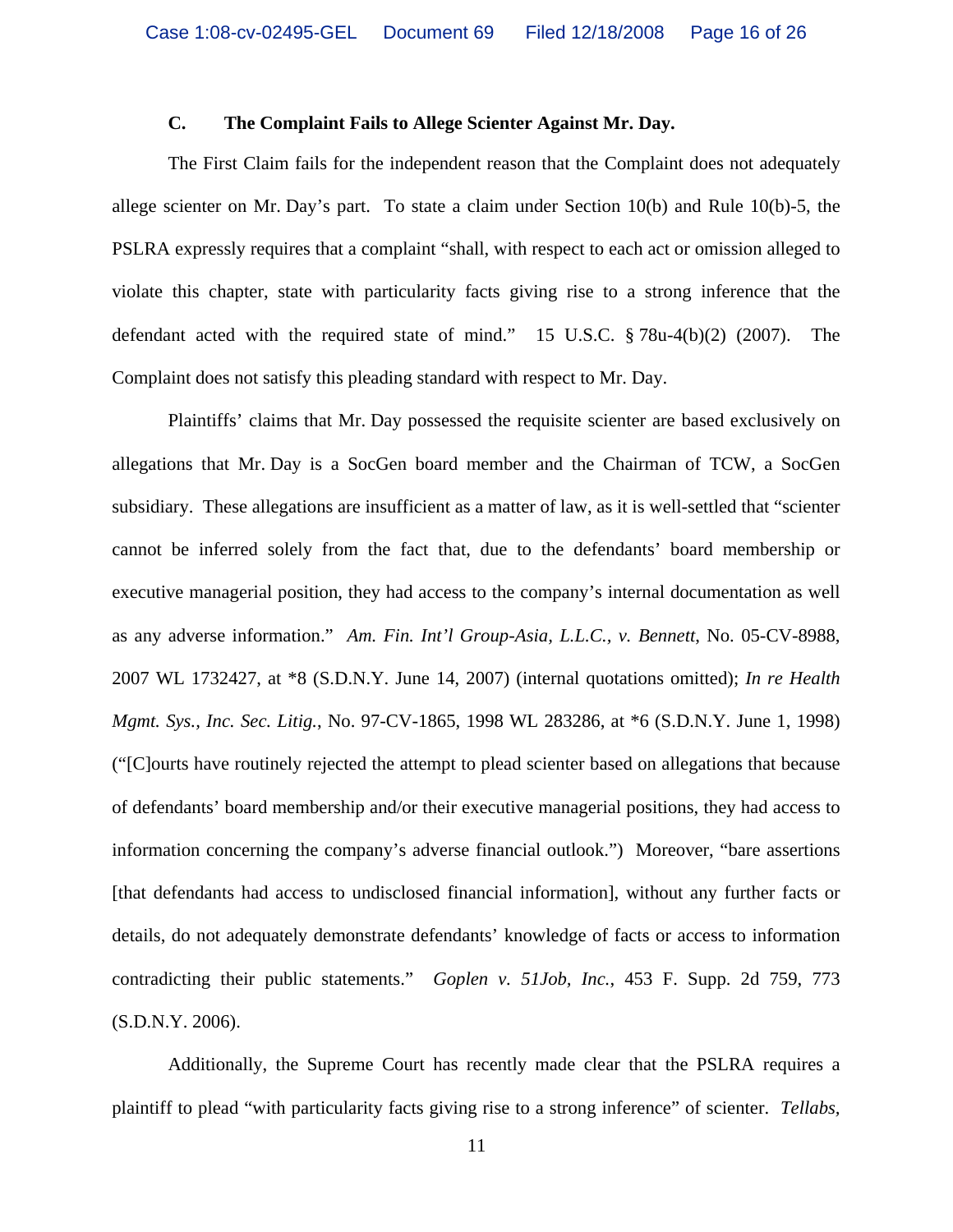*Inc., v. Makor Issues & Rights, Ltd.*, 127 S. Ct. 2499, 2504 (2007). The Court further instructed reviewing courts to "take into account plausible opposing inferences," including "plausible nonculpable explanations for the defendant's conduct." *Id.* at 2509-10. The Court concluded that a case should be allowed to proceed only if "the inference of scienter [is] cogent and at least as compelling as any opposing inference one could draw from the facts alleged." *Id.* at 2510. Plaintiffs' Complaint falls far short of the Supreme Court's interpretation of the applicable PSLRA standard, as it does not contain any allegations that raise a legally cognizable inference – much less the type of cogent, compelling inference required by *Tellabs* – that Mr. Day possessed the requisite scienter to violate Section 10(b) and Rule 10b-5.

To the contrary, the Complaint fails to connect Mr. Day to any of the challenged statements by SocGen and its officers other than through his role as a SocGen board member and as the TCW Chairman, neither of which is sufficient as a matter of law.5 Accordingly, Plaintiffs' failure to plead scienter against Mr. Day provides yet another ground upon which the First Claim should be dismissed. *See, e.g.*, *Goplen*, 453 F. Supp. 2d at 770.

## **II. The Second Claim Fails To State A Valid Claim Against Mr. Day.**

 $\overline{a}$ 

Plaintiffs' insider trading claims against Mr. Day fail for two independent reasons. First, Plaintiffs lack standing to assert such claims on all but a handful of the trades allegedly made by Mr. Day. Second, the Complaint does not adequately allege the elements of a claim for insider trading.

<sup>&</sup>lt;sup>5</sup> Plaintiffs cannot use group pleading to excuse the Complaint's failure to allege scienter against Mr. Day with the required particularity because the group pleading doctrine "has no effect on the PSLRA's scienter requirement," and does not "permit plaintiffs to presume the state of mind ... of defendants at the time the alleged misstatements were made." *In re BISYS Sec. Litig.*, 397 F. Supp. 2d 430, 440 (S.D.N.Y. 2005).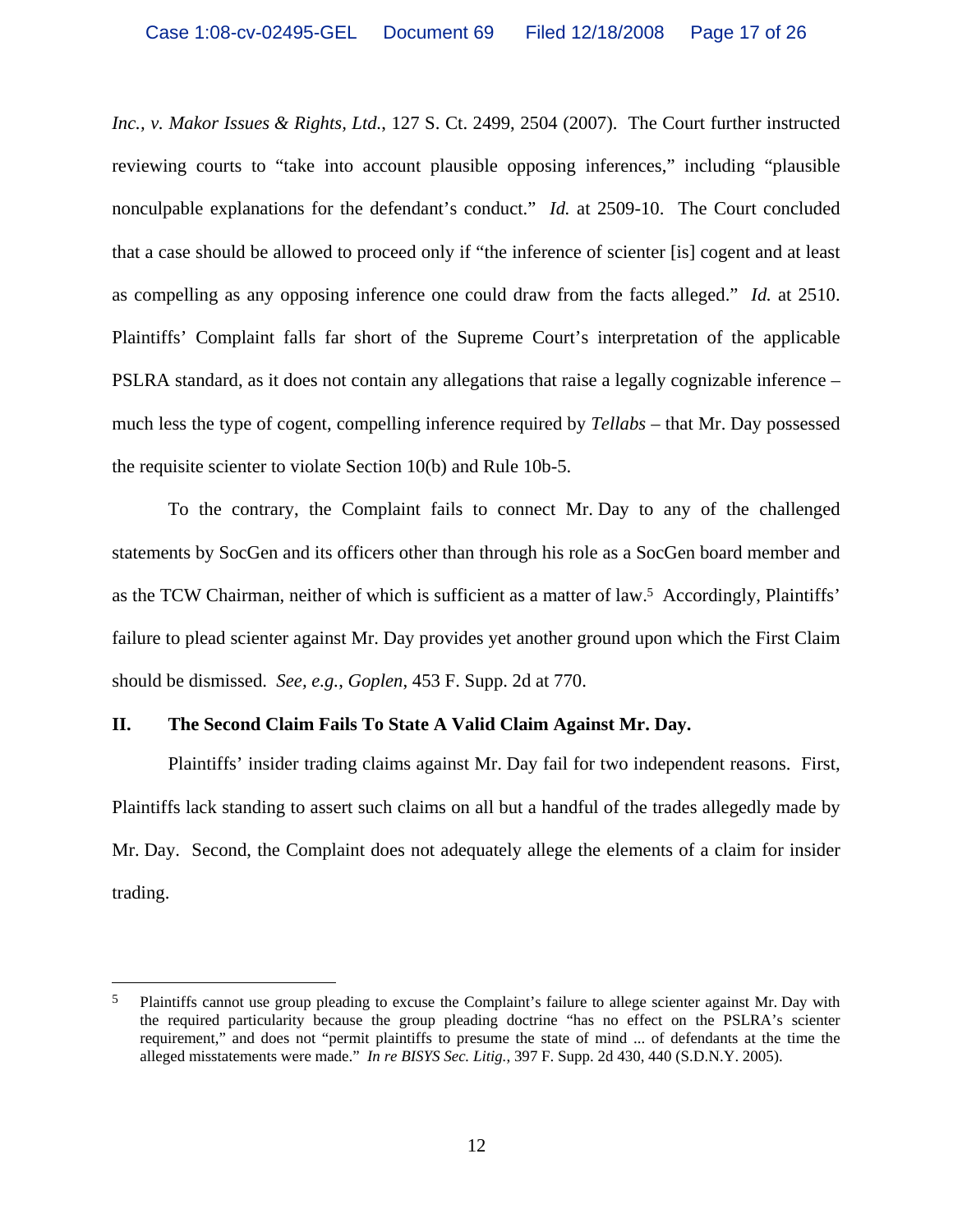#### **A. Plaintiffs Lack Standing as to Most of the Twelve Challenged Sales.**

Plaintiffs lack standing with respect to the majority of Mr. Day's twelve alleged insider trades that, according to the Complaint, took place between April 2006 and January 2008. (Compl., ¶ 427 at p. 179.) In order to have standing to bring a claim for insider trading in a putative class action case like this, both the class representatives and each member of the class must trade "contemporaneously" with the alleged insider. *Wilson v. Comtech Telecomms. Corp*., 648 F.2d 88, 94 (2d Cir. 1981). Trades between a representative or a putative class member, on the one hand, and the supposed insider, on the other hand, are "contemporaneous" only "if they occur within a reasonable period of time, usually limited to a few days, of one another." *In re Take-Two Interactive Sec. Litig.*, 551 F. Supp. 2d at 311 n.51 (citing cases). Moreover, in a case like this, where the supposed insider trades were *sales*, a plaintiff must have purchased the securities *after* they were tendered for sale by the defendant. *See, e.g.*, *O'Connor & Assocs. v. Dean Witter Reynolds, Inc*., 559 F. Supp. 800, 803 (S.D.N.Y. 1983) ("[A] plaintiff whose trades were completed prior to those of the defendant can claim no injury from the defendant's nondisclosure, regardless of the defendant's later use of inside information in the course of his trading.").

Here, Plaintiffs do not even attempt to allege contemporaneous purchases for six of Mr. Day's alleged twelve sales.<sup>6</sup> Thus, Plaintiffs cannot possibly satisfy the standing requirements as to those six sales as a matter of law. *See Wilson*, 648 F.2d at 94-95. Although Plaintiffs do allege contemporaneous purchases with respect to the remaining six sales purportedly made by Mr. Day – the sale on April 5, 2006, the sale on January 4, 2007, two sales

 $\overline{a}$ 

<sup>6</sup> These six sales were purportedly made by Mr. Day on October 5, 2006, October 6, 2006, October 10, 2006, January 9, 2008, and January 10, 2008 (two individual sales). (Compl., ¶¶ 427 at p. 179 and 434 at p. 182.)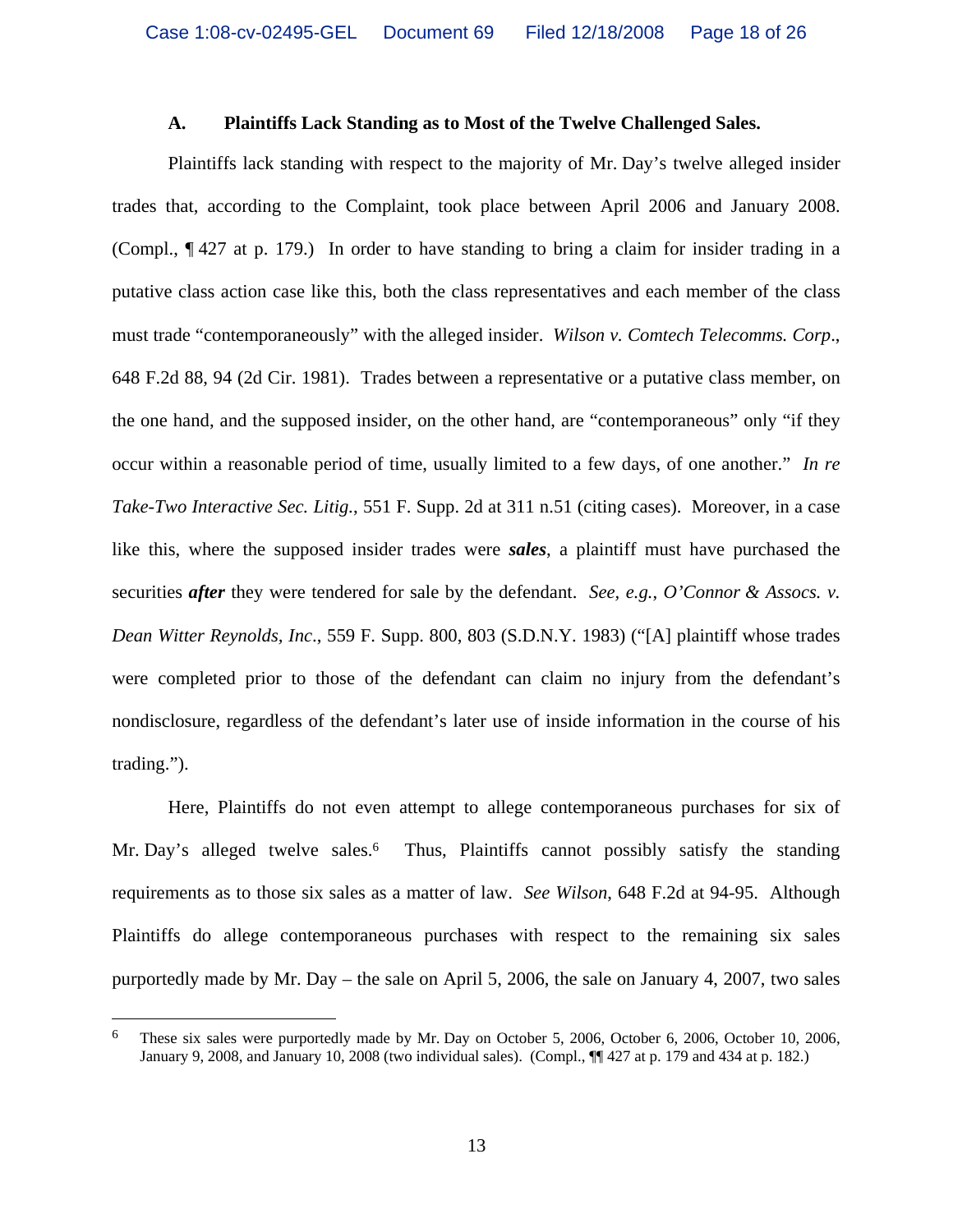on January 11, 2007, and two sales on January 18, 2007 (Compl.,  $\P$  434 at p. 182) – a simple review of the Complaint shows that Plaintiffs also lack standing with respect to the two sales on January 11, 2007. Indeed, the purchase that is supposedly contemporaneous with these January 11, 2007 sales was allegedly made by plaintiff Boilermaker-Blacksmith National Pension Fund ("Boilermaker") on January 9, 2007, which was two days *before* Mr. Day's supposed sales on January 11. (Compl., ¶ 427 at p. 179; Boilermaker Certification at Schedule A.) As explained above, because Boilermaker's January 9 *purchases* predate Mr. Day's January 11 *sales*, they can hardly be considered contemporaneous.

In sum, at this motion to dismiss stage, Plaintiffs can claim standing for, at most, only four of Mr. Day's twelve challenged sales: the alleged sale on April 5, 2006; the alleged sale on January 4, 2007; and the two alleged sales on January 18, 2008.7 Accordingly, Plaintiffs' insider trading claims with respect to Mr. Day's remaining eight alleged sales should be denied on standing grounds alone. In addition, as explained below, *all* of the insider trading claims against Mr. Day should be dismissed because the Complaint does not adequately allege the elements of such a claim.

## **B. Plaintiffs Have Not Satisfied the Elements of an Insider Trading Claim Against Mr. Day.**

 $\overline{a}$ 

To state a claim for insider trading under Section 10(b) and Rule 10b-5, a complaint must, among other things, allege that the defendant traded on material, nonpublic information. *See, e.g.*, *United States v. O'Hagan*, 521 U.S. 642, 651-52 (1997) (insider trading occurs when a "corporate insider trades in the securities of his corporation on the basis of material, nonpublic

<sup>&</sup>lt;sup>7</sup> The Complaint alleges that the Avon Pension Fund purchased shares of SocGen stock on April 5 and 6, 2006. (Compl., ¶ 427 at p. 179; Avon Pension Fund Certification at Schedule A.) The Complaint also alleges that the Vermont Pension Investment Committee purchased SocGen stock on January 21, 2008. (Compl., ¶ 427 at p. 179; Vermont Pension Investment Committee Certification at Schedule A.)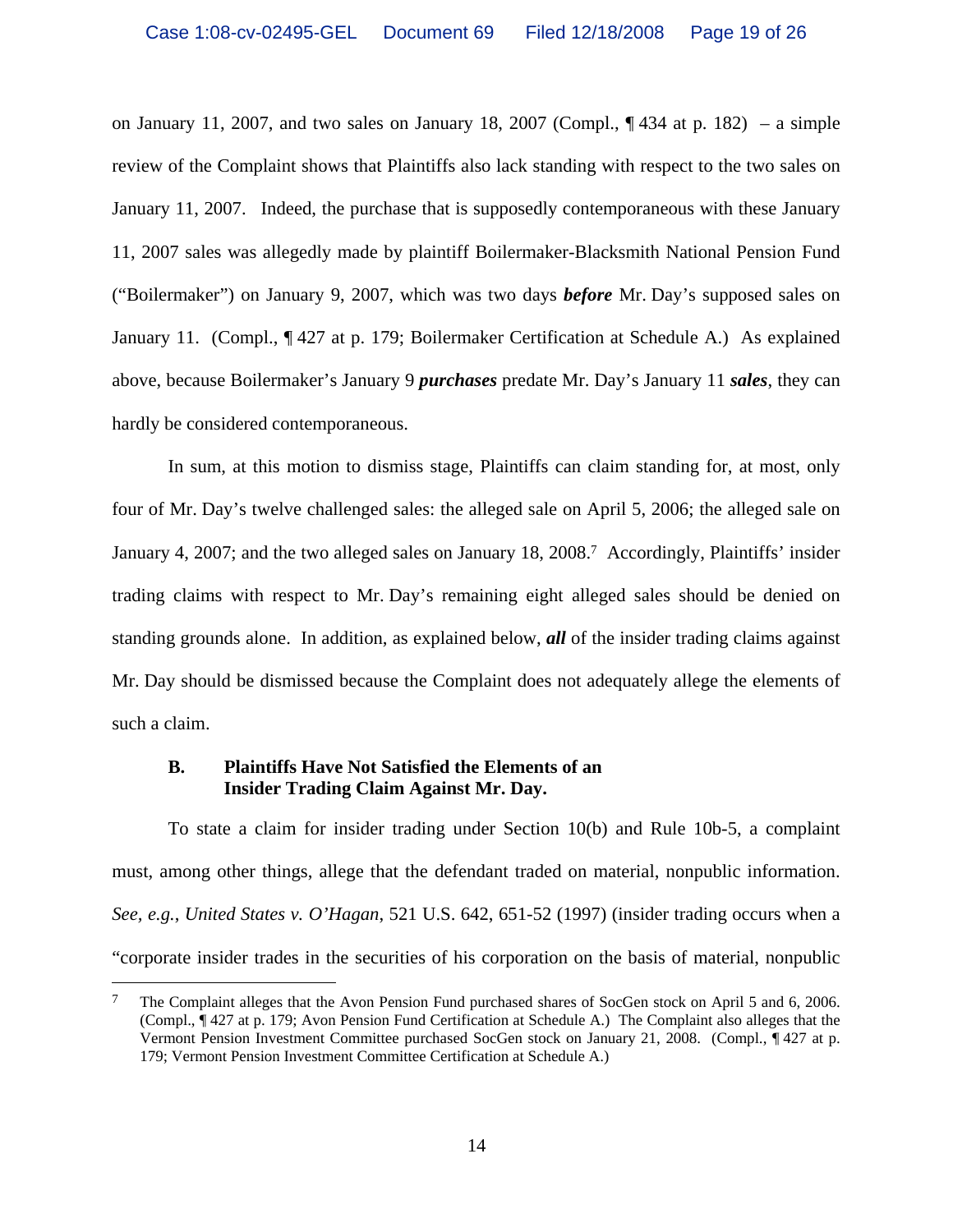information."). In addition, a complaint must, consistent with Rule 9(b) and the PSLRA, adequately allege scienter by specific providing facts that give rise to a "strong inference" of fraudulent intent. *Novak v. Kasaks*, 216 F.3d 300, 307 (2d Cir. 2000). Plaintiffs' insider trading claims against Mr. Day do not satisfy these pleading requirements.

Plaintiffs' Complaint contains no specific allegations that Mr. Day possessed and traded on material, nonpublic information with a fraudulent intent. Rather, the Complaint asks this Court to draw an inference of wrongdoing based solely on the timing and amount of Mr. Day's trades. Such allegations are insufficient as a matter of law because they in no way address, much less establish, whether Mr. Day actually possessed, failed to disclose and intended to profit from any material, nonpublic information at the time of the alleged trades. Indeed, the Supreme Court has made clear that "an insider will be liable under Rule 10b-5 for inside trading *only* where he *fails to disclose material nonpublic information* before trading on it and thus makes 'secret profits.'" *Dirks v. S.E.C.*, 463 U.S. 646, 654 (1983) (emphasis added). Thus, an insider trading claim must allege facts that "support a 'strong inference' that [the defendant] not only had access to inside information about [the company's] true financial status but was in receipt of such information when [the defendant] sold [his] shares." *In re Global Crossing, Ltd. Sec. Litig.*, No. 02-CV-910, 2005 WL 2990646, at \*10 (S.D.N.Y. Nov. 7, 2005) (Lynch, J.).

Plaintiffs' Complaint does not contain any such allegations and falls far short of providing the required "adequate specifics regarding the circumstances surrounding Defendants' possession of non-public information: e.g., among other things, what non-public information [was given to] Defendants, when the information was given, etc." *Log On Am., Inc. v. Promethean Asset Mgmt. L.L.C*., 223 F. Supp. 2d 435, 447 (S.D.N.Y. 2001). Instead, Plaintiffs offer wholly conclusory allegations, such as: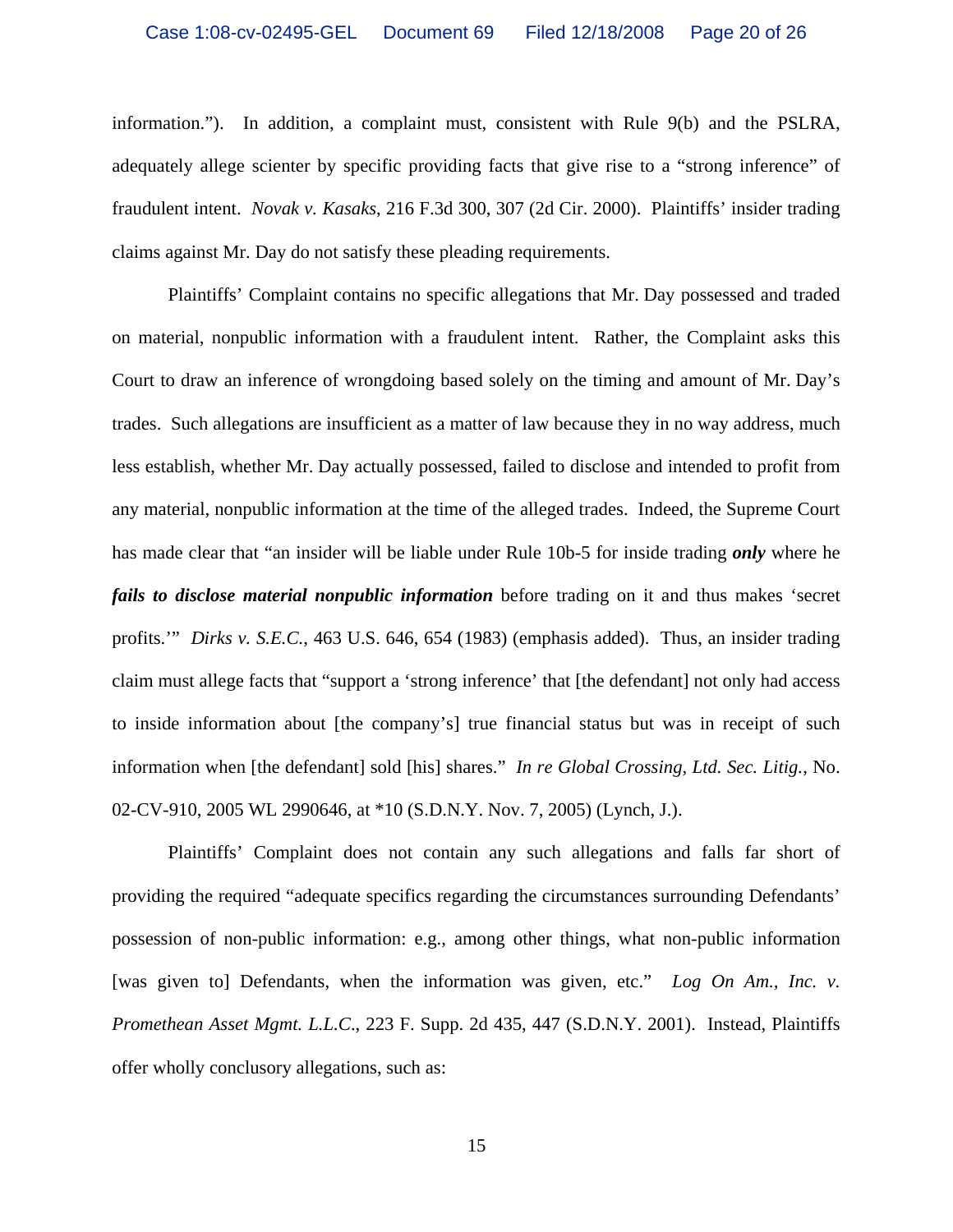- Mr. Day sold SocGen shares "while in possession of material, adverse undisclosed information about the Company." (Compl. ¶ 380.)
- "Defendant Day utilized insider knowledge, thereby violating his duty to both SocGen shareholders and to investors trading on U.S. markets…." (Compl., ¶ 349.)
- "Defendant Day took advantage of material non-public information, including...writedowns related to its subprime exposure, as well as....directional trades by Kerviel.…" (Compl., ¶ 383.)8

The only other supposed support for Plaintiff's contention that Mr. Day was actually in

possession of material, nonpublic information at the time of his alleged sales relies on allegations that Mr. Day is a SocGen director and the Chairman of TCW, a SocGen subsidiary. But such conclusory allegations, examples of which are set forth below, also are insufficient to show actual possession of, and an intent to misuse, nonpublic information:

- "During the Class Period, each Individual Defendant occupied a position that made him privy to non-public information concerning SocGen. Because of this access, each of the Individual Defendants knew that the adverse facts specified herein were being concealed and that false and misleading statements were being made. Notwithstanding their duty to refrain from selling SocGen stock while in the possession of material, non-public information concerning SocGen, the Individual Defendants sold over 2.3 million shares of the Company's stock, profiting from their fraudulent scheme." (Compl., ¶ 427 at p. 178.)
- "By virtue of his dual roles as a SocGen director and Chairman of TCW, Defendant Day was certainly in a position to know both the extent of SocGen's CDO exposure, as well as the adverse affect such exposure would have on SocGen's financials." (Compl., 1 253.)

 $\overline{a}$ 8 Additionally, Plaintiffs' theory that Mr. Day's alleged 2006-2007 Sales were made with material, nonpublic information regarding a SocGen buyback program, (Compl., ¶¶ 372-378), is nonsensical and, as such, does not permit even an inference of scienter. *See, e.g., Kalnit v. Eichler*, 264 F.3d 131, 140-141 (2d Cir. 2001) ("Where plaintiff's view of the facts defies economic reason, ... [it] does not yield a reasonable inference of fraudulent intent.") (internal quotations omitted; alteration in original). If Mr. Day had possessed inside information regarding the buyback program, logic dictates that he would have sold his shares only *after* – not before – the announcement of the buyback program. An insider could not expect to benefit by selling before a buyback announcement. Moreover, after the buyback announcement the information is no longer nonpublic.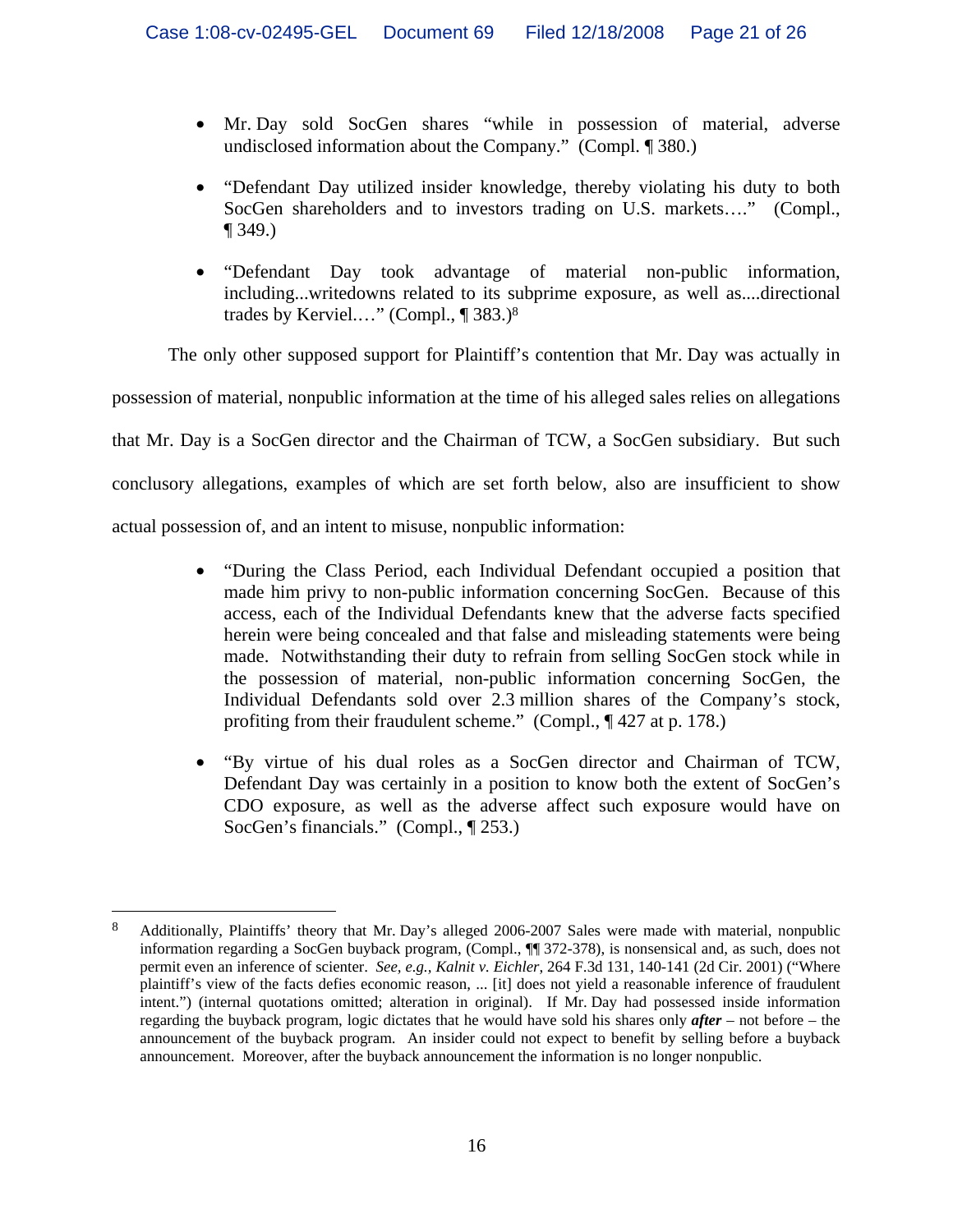• "Defendant Day, who concurrently served as the Chairman of  $TCW - a$  United States subsidiary of SocGen with over \$52 billion of CDOs under management – and a director at SocGen, was privy to information regarding the extent of SocGen's CDO exposure, as well as the adverse affects such exposure would have on SocGen's financials. Defendant Day utilized this inside information when trading SocGen stock during the Class Period." (Compl., 1975.)

Likewise, these allegations do not establish fraudulent intent because "scienter cannot be inferred solely from the fact that, due to the defendants' board membership or executive managerial position, they had access to the company's internal documentation as well as any adverse information." *Am. Fin. Int'l Group-Asia v. Bennett*, No. 05-CV-8988, 2007 WL 1732427, at \*8 (S.D.N.Y. June 14, 2007) (internal quotations omitted); *see also Duncan v. Pencer*, No. 94-CV-0321, 1996 WL 19043, at \*14 (S.D.N.Y. Jan. 18, 1996) (mere allegations that defendants were senior executives and thus had access to inside information are insufficient). Consequently, the Complaint does not satisfy the elements of an insider trading claim as to Mr. Day.

## **III. The Third Claim Fails To State A Valid Claim Against Mr. Day.**

The Third Claim against Mr. Day, which alleges control person liability under Section 20(a) of the 1934 Exchange Act, cannot survive this motion to dismiss. In order to establish a *prima facie* case for Section 20(a) control person liability, a plaintiff must show: "(1) a primary violation by the controlled person, (2) control of the primary violator by the defendant, and (3) that the defendant was, in some meaningful sense, a culpable participant in the controlled person's fraud." *ATSI Commc'n, Inc. v. The Shaar Fund, Ltd.*, 493 F.3d 87, 108 (2d Cir. 2007). The Complaint does not adequately plead any of these elements, much less all of them.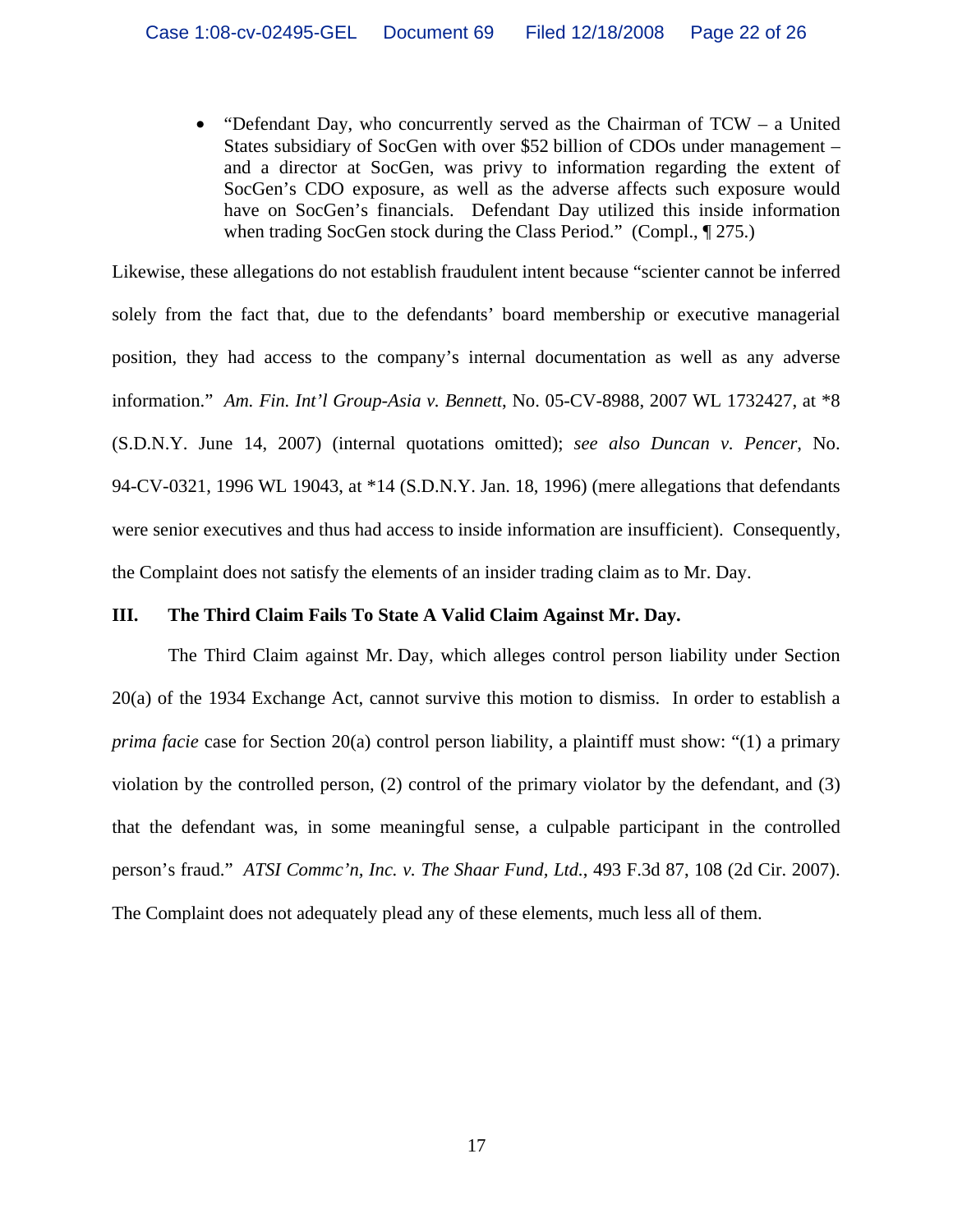First, for the reasons set forth above, the Complaint does not properly allege a primary violation of Section 10(b) or Rule 10b-5.9 Absent such a primary violation, there can be no control person liability as a matter of law. *See Shields v. Citytrust Bancorp., Inc.*, 25 F.3d 1124, 1132 (2d Cir. 1994) (affirming dismissal of a § 20(a) claim where the primary Rule 10b-5 allegation was not adequately pled and therefore properly dismissed); *Waxman v. Envipco Pick Up & Processing Servs., Inc.,* No. 02-CV-10132, 2003 WL 22439796, at \*11 (S.D.N.Y. Oct. 28, 2003) (Lynch, J.) ("A plaintiff … cannot state a claim under § 20 … in the absence of a predicate securities-law violation by the 'primary' culprit.").

Second, the Complaint does not properly allege that Mr. Day actually had control over the primary violator (whoever that may be). To meet that requirement, a complaint "must allege facts from which it can be inferred that the defendant had *actual* power or influence over the controlled person …." *Harrison v. Rubenstein*, No. 02-CV-9356, 2007 WL 582955, at \*19 (S.D.N.Y. Feb. 26, 2007) (emphasis added) (internal citations omitted); *see also In re Livent, Inc. Sec. Litig.*, 78 F. Supp. 2d 194, 221 (S.D.N.Y. 1999) ("Actual control is essential to control person liability."). The Complaint fails to do this.

Rather than plead specific facts tending to show "actual power or influence over the controlled person," the Complaint improperly relies on conclusory allegations based solely on Mr. Day's status as a non-executive director of SocGen. To cite just a few examples:

> • "The Individual Defendants, by virtue of their positions of control and authority as officers and/or directors of the Company, were able to, and did, control the content of the various public filings, press releases and other public statements pertaining to SocGen during the Class Period." (Compl., ¶ 81.)

 $\overline{a}$ 

As noted earlier, the First Claim, which alleges the underlying violation, fails for the reasons stated herein and as in the SocGen Moving Brief.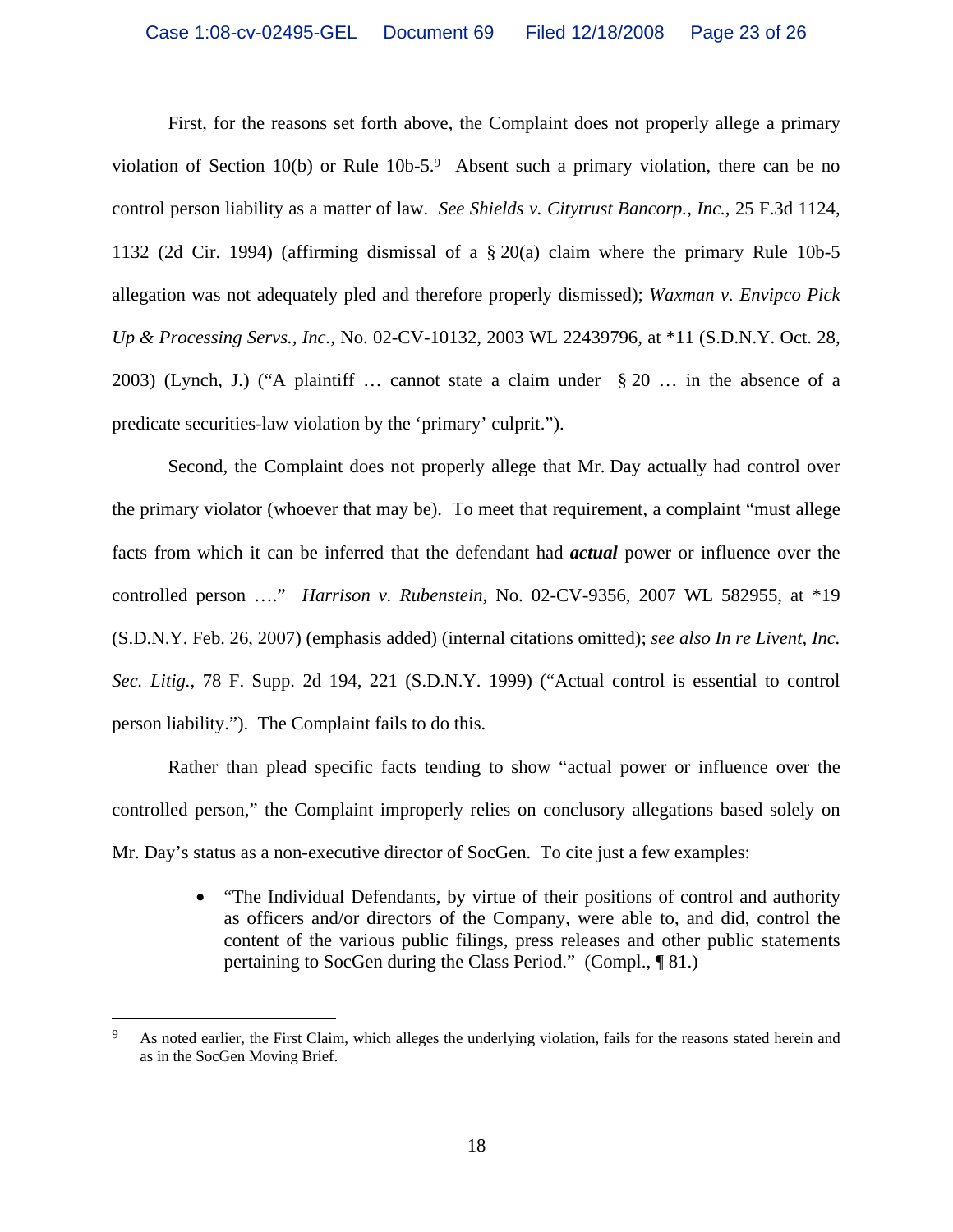- "In particular, each of the Individual Defendants had direct involvement or intimate knowledge of the day-to-day operations of the Company during the Class Period." (Compl., ¶ 431.)
- "Defendants were provided with or had unlimited access to copies of the Company's reports, press releases, public filings and other statements alleged by Plaintiffs to be misleading prior to and/or shortly after these statements were issued and had the ability to prevent the issuance of the statements or cause the statements to be corrected." (Compl., ¶430.)

The Second Circuit has held that these kinds of "vague allegations" are "conclusory at best" and therefore insufficient to state a claim for control person liability. *Suez Equity Investors L.P. v. Toronto-Dominion Bank*, 250 F.3d 87, 102 (2d Cir. 2001). Moreover, "the law is settled that a person's status as a director does not alone amount to the requisite power to control." *In re Par Pharm., Inc. Sec. Litig.*, 733 F. Supp. 668, 679 (S.D.N.Y. 1990) (citing cases); *see also In re Livent, Inc. Sec. Litig*, 78 F. Supp. 2d at 221 ("Officer or director status alone does not constitute control.") (citing cases).

Third, in addition to the fact that Plaintiffs have not adequately alleged an underlying violation, the control person claims against Mr. Day fail because the Complaint does not plead culpable participation by Mr. Day in any such violation. To plead the requisite culpable participation, a complaint must allege that the defendant had "actual involvement in the making of the fraudulent statements by the putatively controlled entity." *In re Refco Sec. Litig.*, 503 F. Supp. 2d at 663. In other words, "a claim under  $\S 20(a)$  requires that the defendant have actual control over the transaction in question." *Id.* (internal quotations omitted). Additionally, because the PSLRA's heightened pleading requirements apply to the culpable participation test, "determination of § 20(a) liability requires an individualized determination of a defendant's control of the primary violator as well as a defendant's particular culpability." *Burstyn v. Worldwide Xceed Group, Inc.*, No. 01-CV-1125, 2002 WL 31191741, at \*8 (S.D.N.Y. Sept. 30, 2002) (Lynch, J.) (quoting *Boguslavsky v. Kaplan*, 159 F.3d 715, 720 (2d Cir. 1996)). A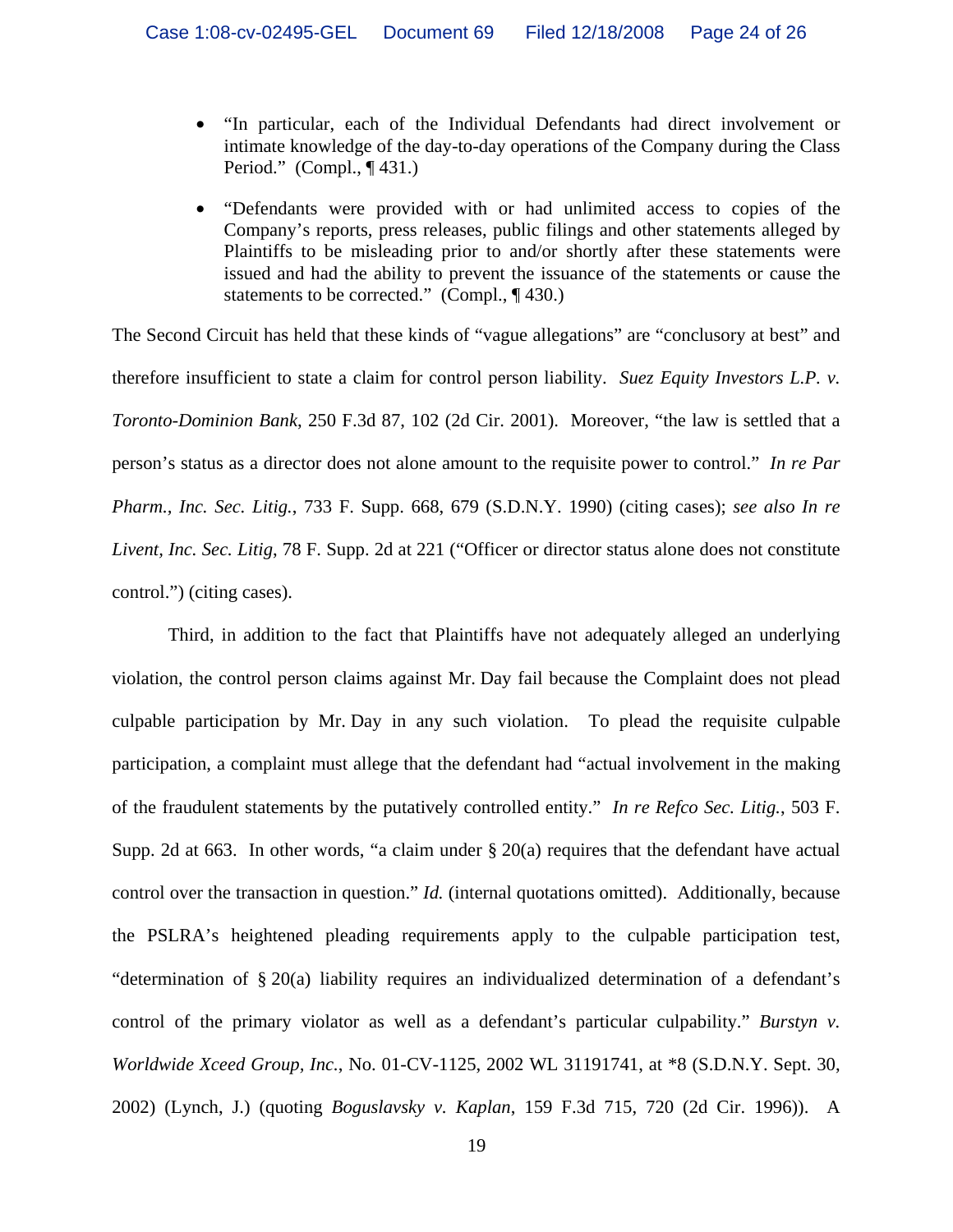complaint, therefore, "must plead with particularity facts giving rise to a strong inference that the controlling person knew or should have known that the primary violator, over whom the person had control, was engaging in fraudulent conduct.'" *In re Refco Sec. Litig.*, 503 F. Supp. 2d at 661 (internal quotations omitted).

Here, the Complaint contains no allegations that Mr. Day had "actual involvement in the making" of any allegedly fraudulent statements or "control over the transaction[s] in question." *In re Refco, Inc. Sec. Litig.*, 503 F. Supp. 2d at 663. Nor does the Complaint contain any allegations of specific facts giving rise to even a mild inference (much less the required "strong inference") that Mr. Day knew or should have known that any individual at SocGen was engaging in fraudulent conduct. Accordingly, the control person liability claims (Third Claim) should be dismissed as to Mr. Day.

#### **IV. The Fourth Claim Fails To State A Valid Claim Against Mr. Day.**

The Fourth Claim, which is Plaintiffs' Section 20A claim against Mr. Day, fails for the simple reason that the Complaint does not "properly plead an independent cause of action for insider trading under § 10(b) of the 1934 Act." *DeMarco v. Robertson Stephens Inc.*, 318 F. Supp. 2d 110, 126 (S.D.N.Y. 2004) (Lynch, J.) (citing *Jackson Nat'l Life Ins. Co. v. Merrill Lynch & Co.,* 32 F.3d 697, 703 (2d Cir. 1994)). To state a Section 20A claim, a plaintiff must properly "plead a predicate insider trading violation …." *In re Take-Two Interactive Sec. Litig*., 551 F. Supp. 2d at 311. As shown above, Plaintiffs have not pled a predicate insider trading violation against Mr. Day. Consequently, the Fourth Claim against Mr. Day must be dismissed. *See, e.g., In re Astranezeca Sec. Litig.*, 559 F. Supp. 2d 453, 472 (S.D.N.Y. 2008) ("Without the § 10(b) and Rule 10b-5 claims, plaintiffs' … § 20A insider trading claims against the individual defendants also fail.").